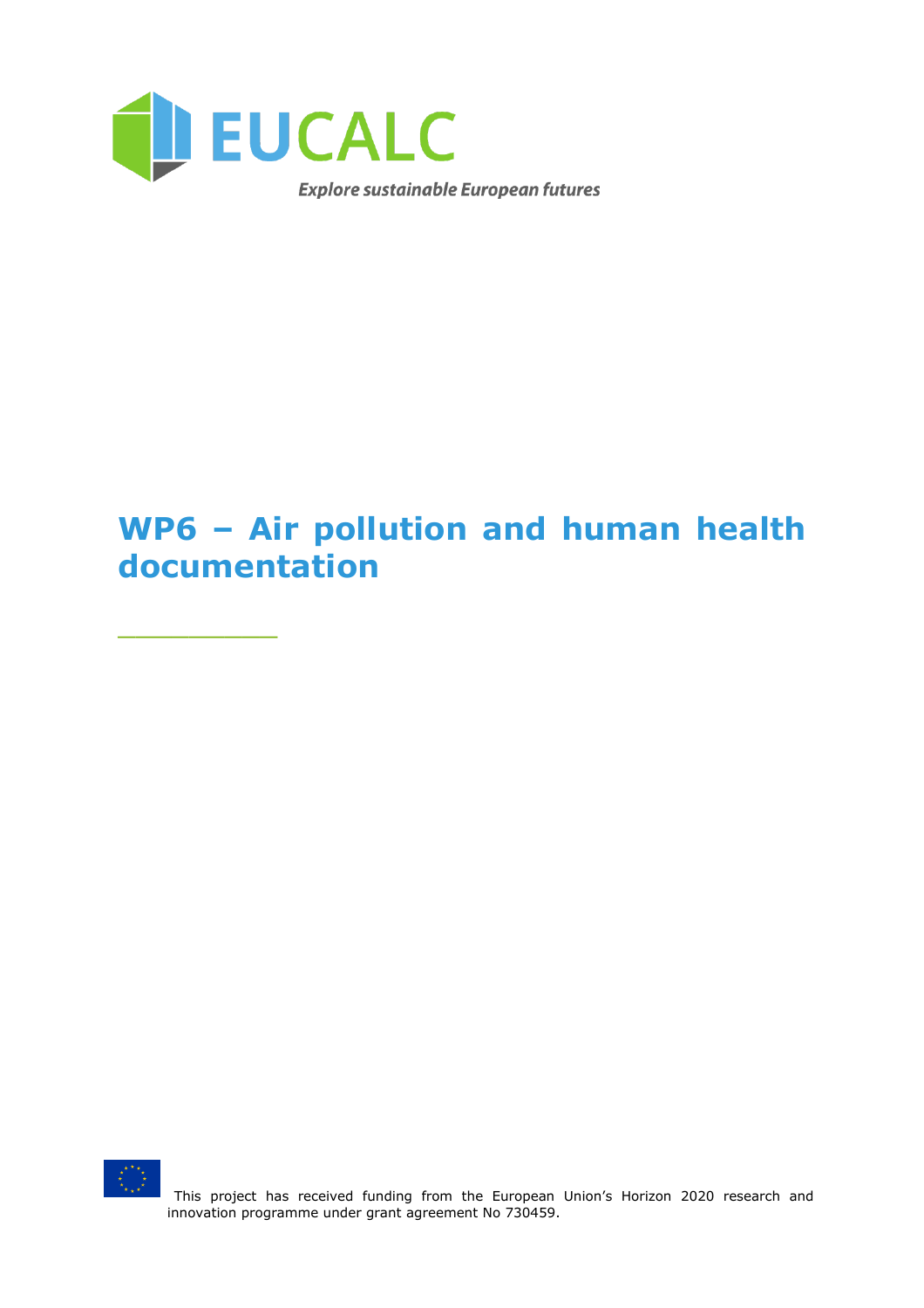

| and Name                          | <b>Project Acronym EU</b> Calculator: trade-offs and pathways towards<br>sustainable and low-carbon European Societies -<br><b>EUCalc</b> |
|-----------------------------------|-------------------------------------------------------------------------------------------------------------------------------------------|
| <b>Document Type</b>              | Documentation                                                                                                                             |
| <b>Work Package</b>               | WP <sub>6</sub>                                                                                                                           |
| <b>Document Title</b>             | Air Pollution and Human Health                                                                                                            |
| <b>Main authors</b>               | Marc Stettler, Liang Ma, Daniel Mehlig, Amaury<br>Anciaux, Patricia Osseweijer, Mike Holland                                              |
| <b>Partner in charge TU Delft</b> |                                                                                                                                           |
| <b>Contributing</b><br>partners   | Imperial College London                                                                                                                   |
| <b>Release date</b>               | 29th May 2019                                                                                                                             |
| <b>Distribution</b>               | All involved authors and co-authors agreed on the<br>publication.                                                                         |

### **Short Description**

*This report describes the methodology for the Air Pollution and Human Health module, that lead to quantified and monetized impacts of air pollution on health. The report describes historical trends in air pollution in the EU, the overall calculation logic and scope, the sources and types of input data and validation data.*

### **Quality check**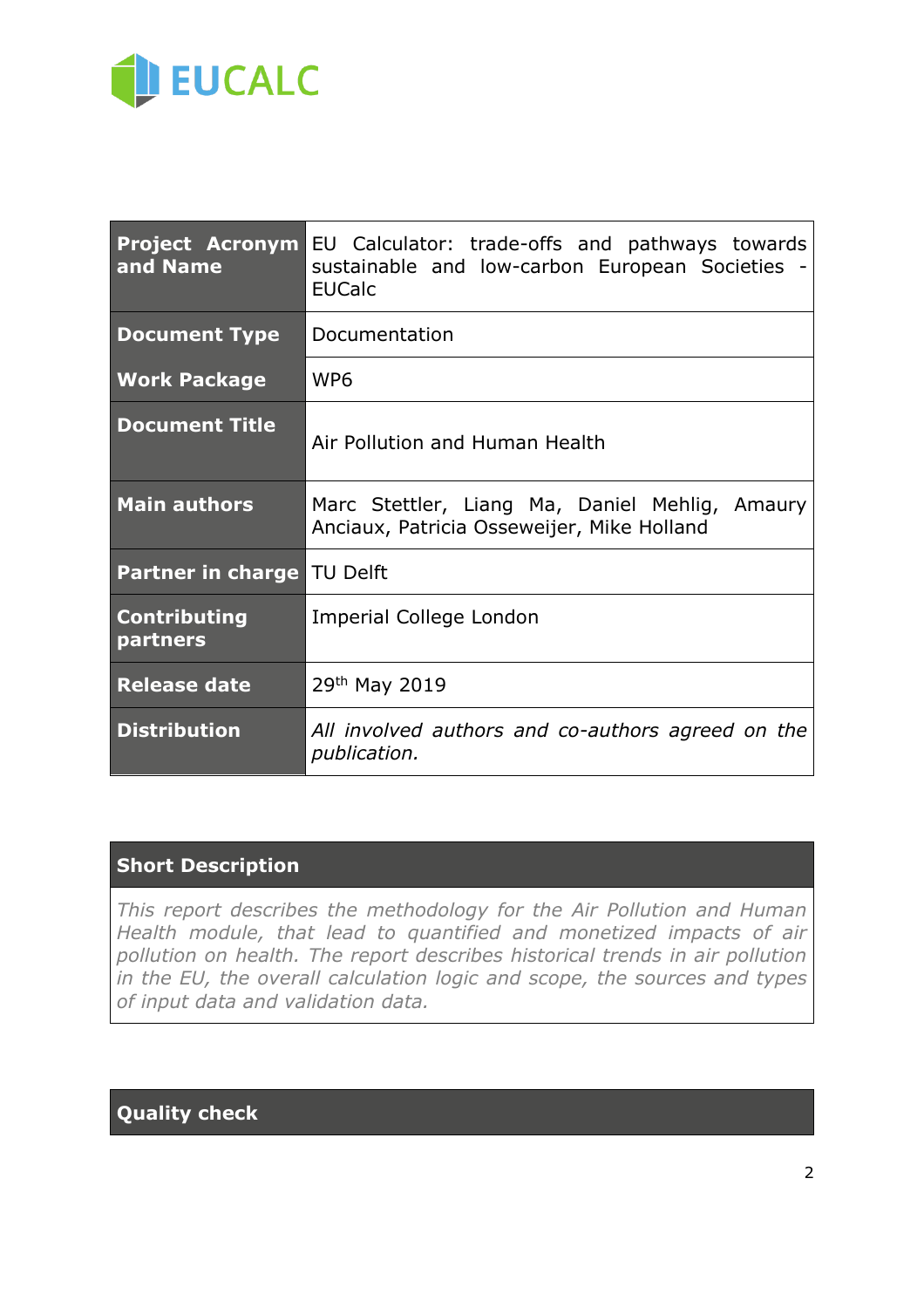

| <b>Name of reviewer</b> | <b>Date</b>               |
|-------------------------|---------------------------|
| Luis Costa              | 24 <sup>th</sup> May 2019 |
|                         |                           |

### **Statement of originality:**

This deliverable contains original unpublished work except where clearly indicated otherwise. Acknowledgement of previously published material and of the work of others has been made through appropriate citation, quotation or both.

# **Table of Contents**

| $\mathbf{1}$ |     | Introduction |                                                    | 8  |
|--------------|-----|--------------|----------------------------------------------------|----|
| $\mathbf{2}$ |     |              | Trends and evolution of air pollution in Europe    | 8  |
|              | 2.1 |              | Emissions of the main air pollutants               | 9  |
|              |     |              | 2.2 PM <sub>2.5</sub> : Regulations and Attainment | 11 |
| 3            |     |              | Questions addressed by the module                  | 14 |
| 4            |     |              | Calculation logic and scope of the module          | 16 |
|              |     |              | 4.1 Overall logic                                  | 16 |
|              |     | 4.1.1        | Theoretical framework                              | 16 |
|              |     | 4.1.2        | Limitations of EUCalc approach for air pollution   | 17 |
|              |     | 4.1.3        | Chosen approach with IIASA-GAINS                   | 18 |
|              |     |              |                                                    |    |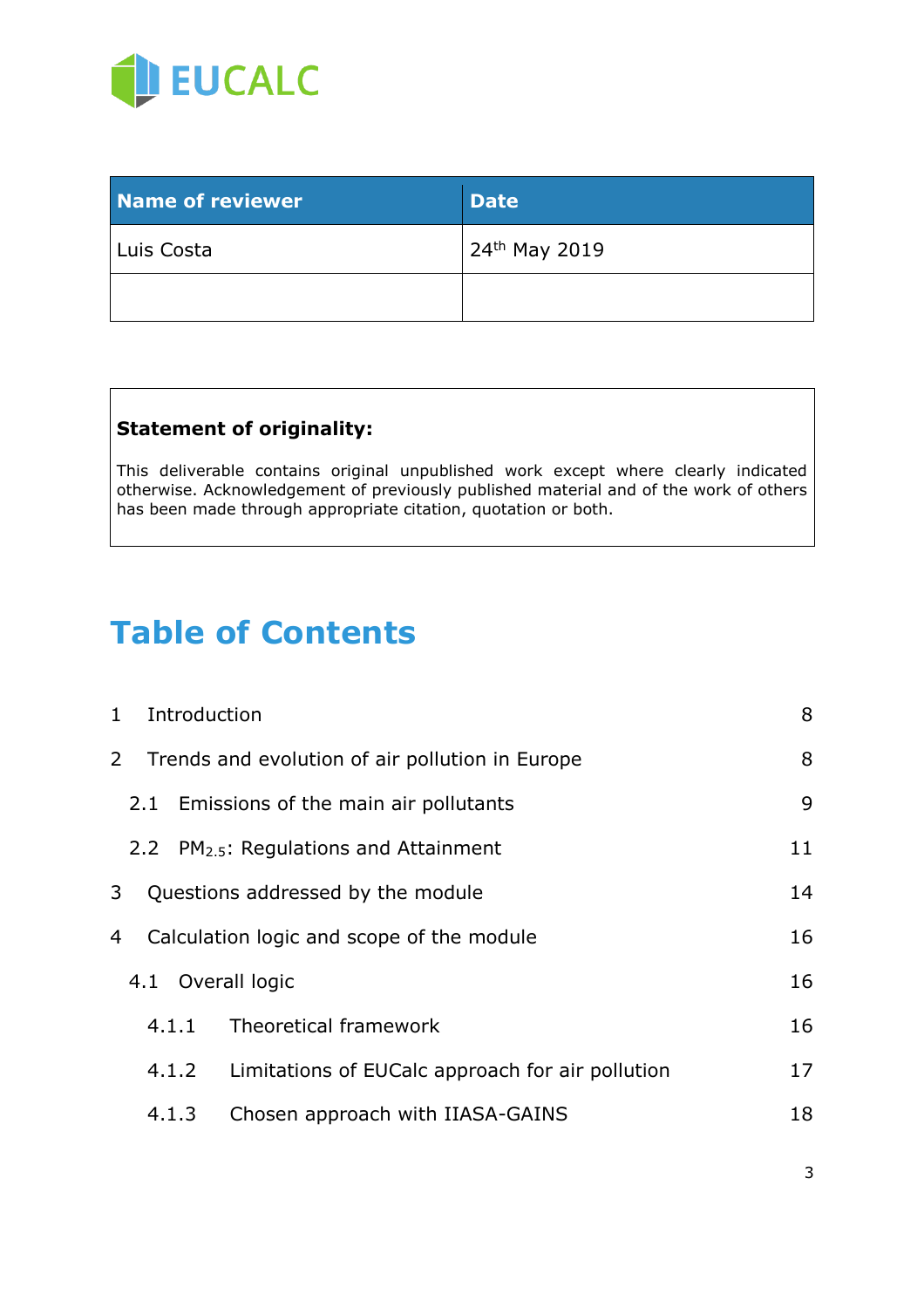

|     | 4.1.4            | <b>Introduction to GAINS</b>            | 19 |
|-----|------------------|-----------------------------------------|----|
|     | 4.1.5            | <b>Integrating EUCalc and GAINS</b>     | 20 |
|     | 4.1.6            | Estimating human health impacts         | 21 |
|     | 4.1.7            | Quantifying the costs of health impacts | 23 |
|     |                  | 4.2 Scope definition                    | 23 |
|     | Pollutants       |                                         | 24 |
|     | Countries        |                                         | 24 |
|     | Technologies     |                                         | 24 |
|     | Transport        |                                         | 24 |
|     | <b>Buildings</b> |                                         | 25 |
|     | Industry         |                                         | 25 |
|     |                  | Electricity production                  | 26 |
|     | Oil refinery     |                                         | 26 |
|     | Agriculture      |                                         | 26 |
| 4.3 |                  | Interactions with other modules         | 27 |
|     | 4.3.1            | Inputs from other modules               | 27 |
|     |                  | 4.3.1.1 Lifestyle                       | 27 |
|     |                  | 4.3.1.2 Buildings                       | 27 |
|     |                  | 4.3.1.3 Transport                       | 27 |
|     | 4.3.1.4          | Industry                                | 28 |
|     |                  | 4.3.1.5 Agriculture                     | 28 |
|     |                  | 4.3.1.6 Electricity                     | 29 |
|     |                  |                                         |    |

4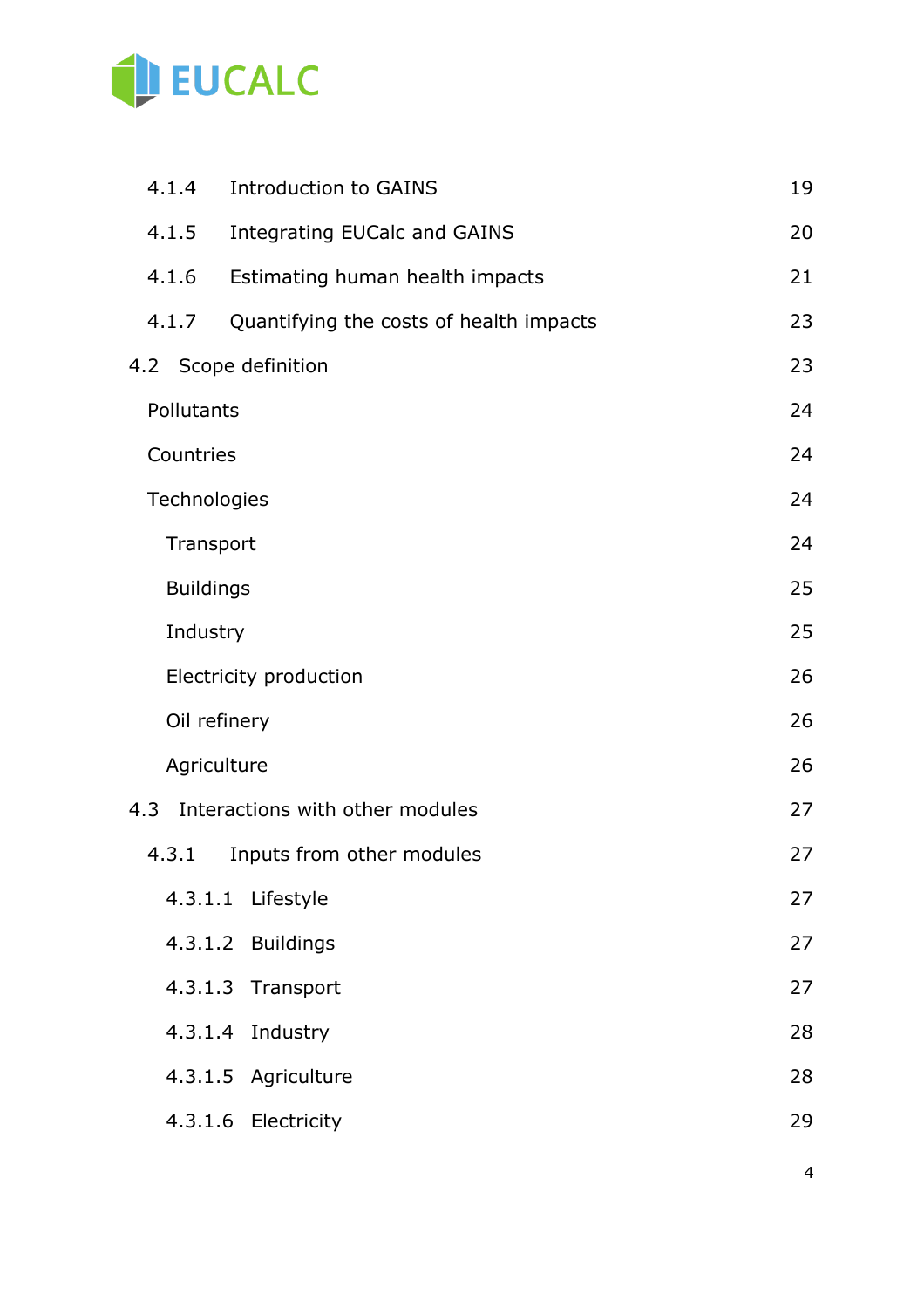

| 4.3.1.7 Oil refinery                              | 29 |
|---------------------------------------------------|----|
| 4.3.2<br>Outputs to other modules                 | 29 |
| 4.3.2.1 Transition pathway explorer               | 29 |
| 4.4 Detailed calculation trees                    | 29 |
| 4.4.1<br>Pre-processing steps                     | 29 |
| 4.4.2<br>Mapping between GAINS and EUCalc         | 30 |
| 4.4.3<br>Population exposure                      | 31 |
| Health and monetary impacts<br>4.4.4              | 32 |
| 4.5 Validation and calibration                    | 32 |
| 5<br>Description of constant or static parameters | 33 |
| 5.1 Constants                                     | 33 |
| 5.2 Static parameters                             | 33 |
| <b>Historical Database</b><br>6                   | 33 |
| References<br>7                                   | 34 |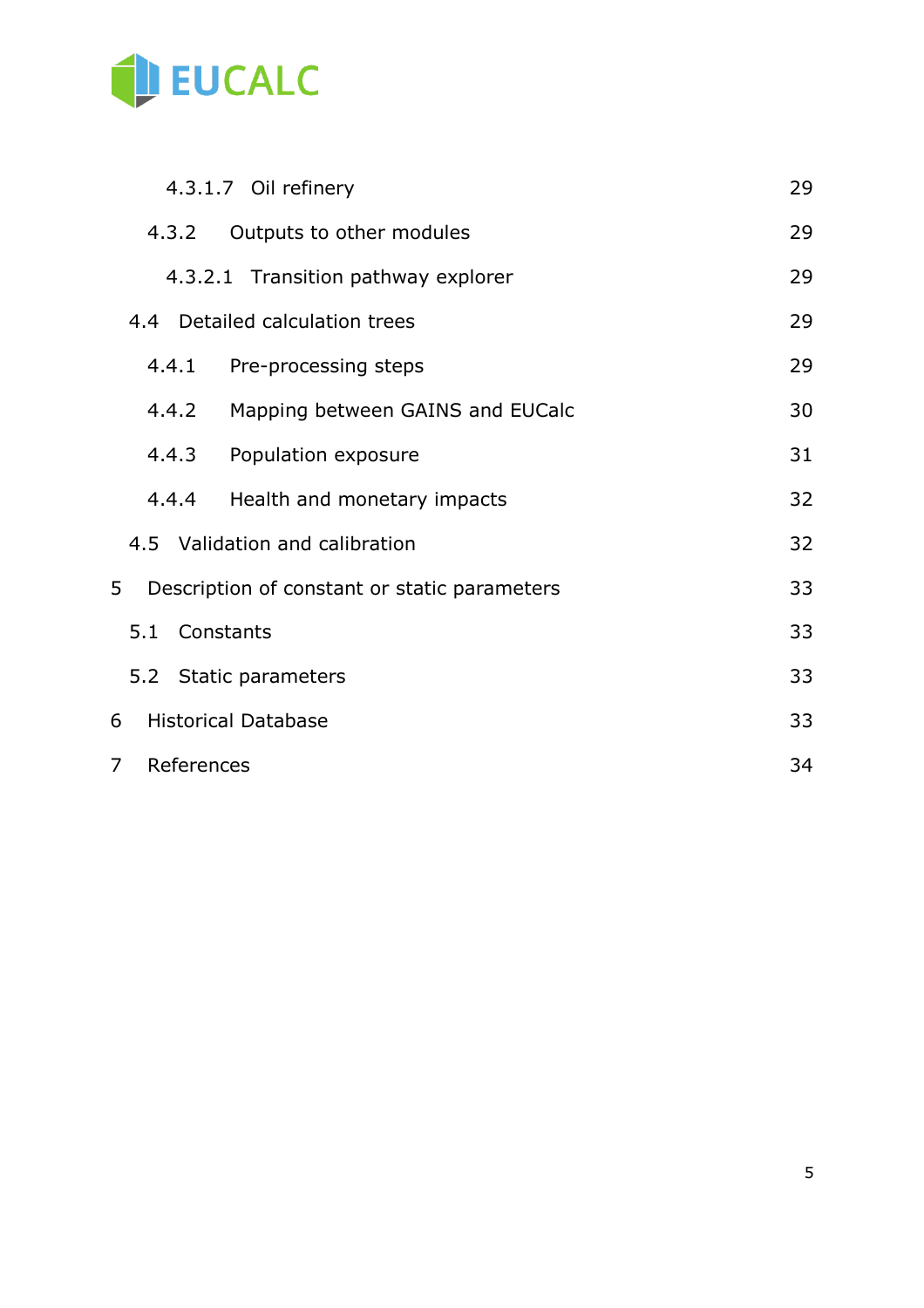

# **List of abbreviations**

- BAU Business as Usual
- EEA European Environment Agency
- EU European Union
- EU-28 The 28 EU Member States as of 1 July 2013
- WP Work PackageCBA Cost-Benefit Analysis
- IPA Impact Pathway Approach
- CRF Concentration Response Function
- RR Relative Risk
- YLL Years of Life Lost
- VSL Vallue of a Statistical Life

# **List of figures**

[Figure 1: Emission trends of the air pollutants \(sulphur oxides, nitrogen](#page-8-1)  [oxides, ammonia, non-methane volatile organic compounds and primary](#page-8-1)  [fine particulate matter\) over the 1990 to 2016 period \(2000 to 2016 for](#page-8-1)  PM) [\(European Environment Agency, 2018b\).......................................9](#page-8-1)

Figure 2: Development in EU-28 emissions from main source sectors of  $SO_{X}$ ,  $NO_{X}$ , NH<sub>3</sub>, PM<sub>10</sub>, PM<sub>2.5</sub>, NMVOCs, CO, BC and CH<sub>4</sub>, 2000-2016 (% of 2000 [levels\) \(European Environment Agency, 2018a\)..................................](#page-10-1) 11

[Figure 3: Emissions of primary PM2.5 with Gothenburg 2020 target in EEA-](#page-11-0)[33 regions: \(a\) trends in 1990-2011 \(b\) percentage change in 2011](#page-11-0)  [\(compared with 1990\) \(European Environment Agency, 2014\)](#page-11-0) ............. 12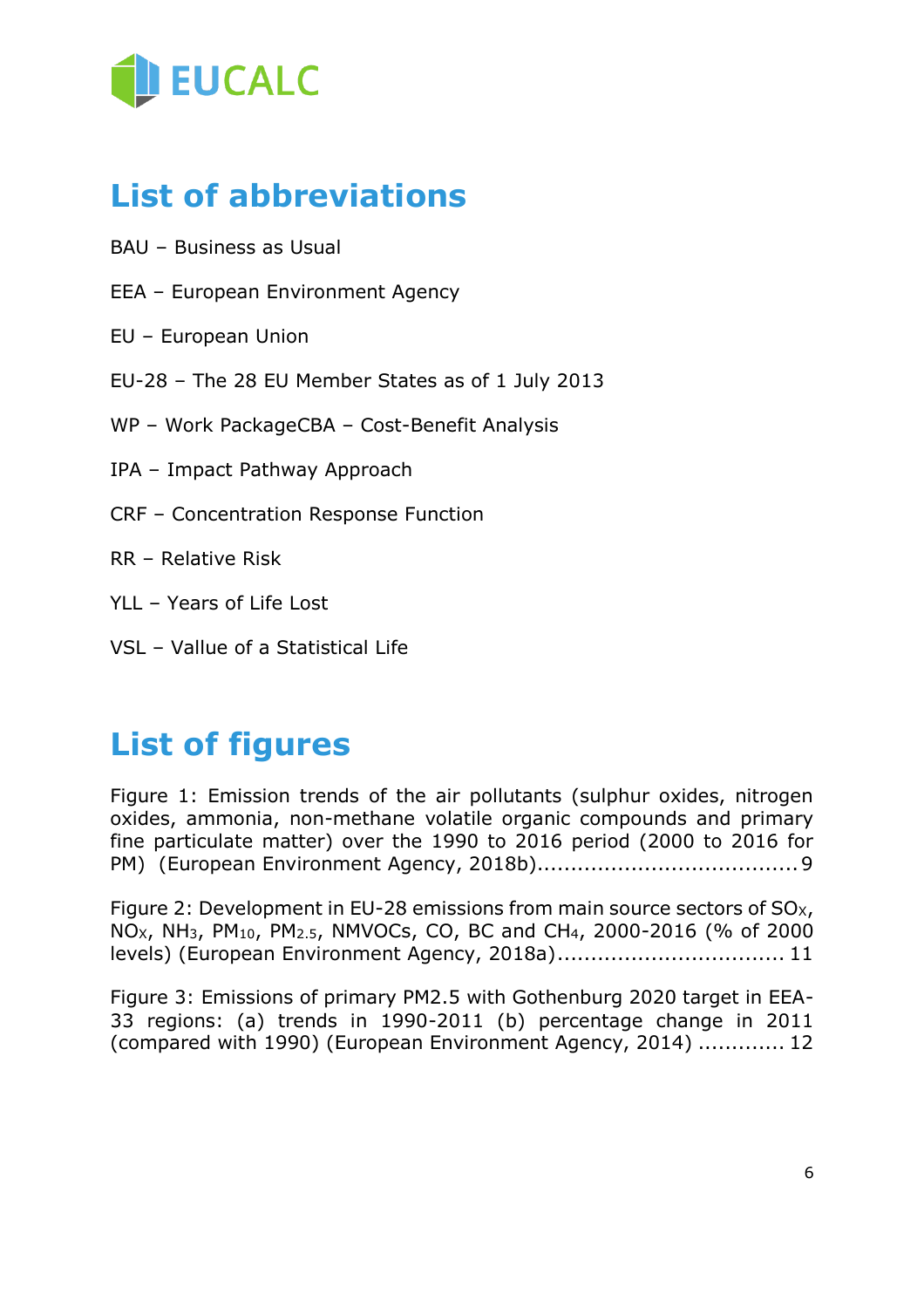

[Figure 4: Percentage of reduction of AEI 2016 in relation to AEI 2011 and](#page-13-1)  [distance to the national exposure reduction target \(European Environment](#page-13-1)  Agency, 2018a) [..............................................................................](#page-13-1) 14 [Figure 5: Impact pathway approach](#page-16-1) .................................................. 17 [Figure 6: The GAINS model structure \(Stefan Åström, 2015\)](#page-19-1) ............... 20 [Figure 7: The relative risk of all-cause mortality associated with long term](#page-21-0)  exposure to PM2.5[............................................................................](#page-21-0) 22 [Figure 8: Pre-processing steps executed by IIASA on GAINS data........](#page-29-1) 30 [Figure 9: Mapping data from GAINS with EUCalc data](#page-30-1) ......................... 31 [Figure 10: Calculation tree for population exposure to PM](#page-30-2)<sub>2.5</sub>.................. 32 [Figure 11: Calculation tree for health and monetary impact of exposure to](#page-31-2)  PM2.5 [.............................................................................................](#page-31-2) 32

# **List of tables**

| Table 1: Air Quality Standards for PM2.5, given in the EU Ambient Air<br>Quality Directives (European Environment Agency, 2018a)  13 |  |
|--------------------------------------------------------------------------------------------------------------------------------------|--|
| Table 2: Questions addressed by the health module 15                                                                                 |  |
| Table 3: Stages of the impact pathway approach  17                                                                                   |  |
|                                                                                                                                      |  |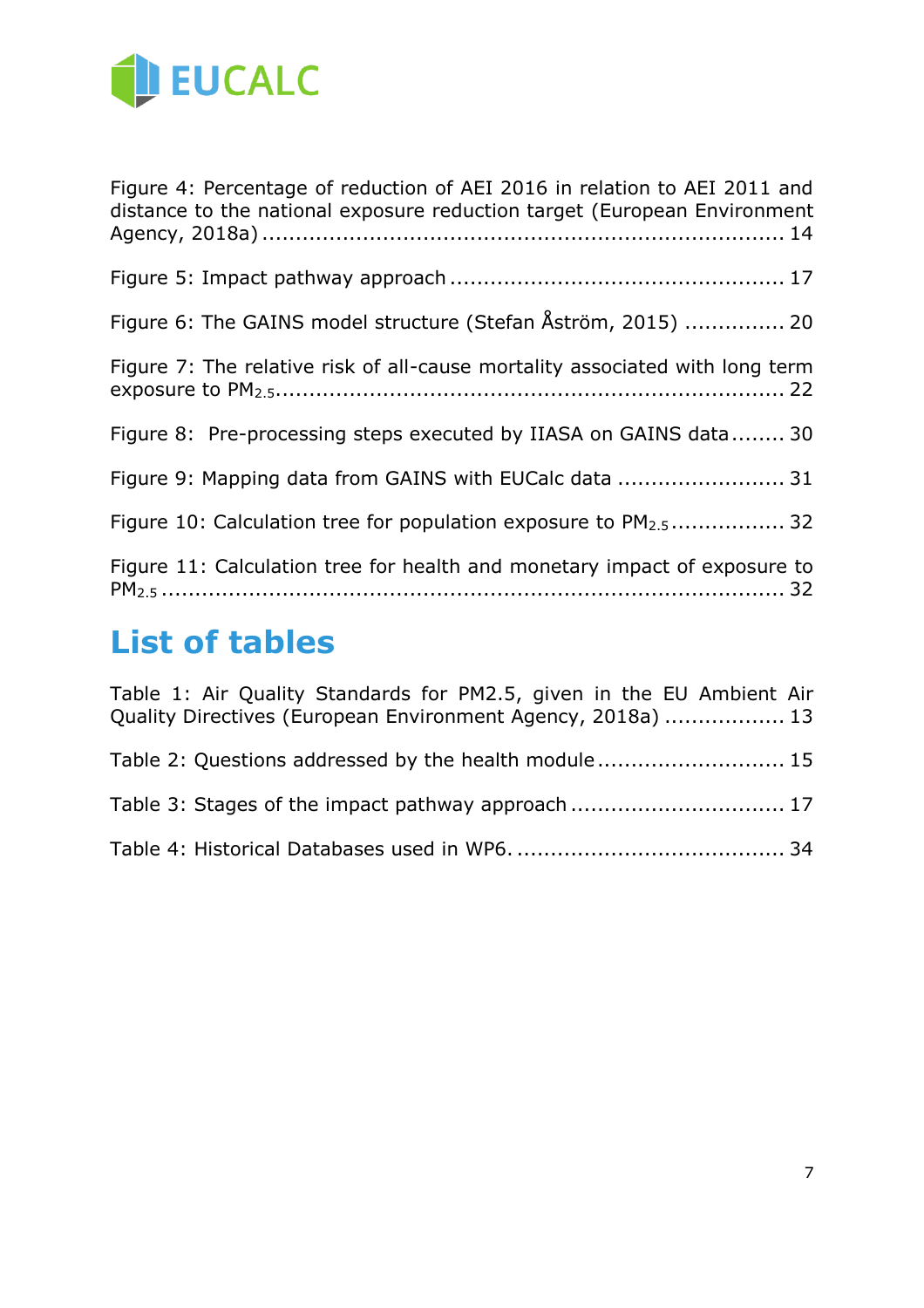

# <span id="page-7-0"></span>**1 Introduction**

Air pollution can lead to a range of serious adverse outcomes. Epidemiologic studies have shown that there are a large number of adverse health effects associated with air pollution, particularly with particulate matter with a diameter less than 2.5 microns, called  $PM<sub>2.5</sub>$ . Exposure to air pollution has both long-term and short-term effects. The long-term effect on health relates to premature mortality due to cardiopulmonary (heart and lung) effects. In the short-term, high pollution episodes can trigger increased admissions to hospital and contribute to the premature death of people who are more vulnerable to daily changes in levels of air pollutants.

The choice to include health impacts as a social impact to be shown in the decarbonisation pathways explorer was made during the first stakeholder workshop. This module describes the approach, which was reviewed in an expert meeting and the intended outcomes of the module.

This human health assessment module aims to:

- Provide an objective and comparable estimate of the impacts of projected PM2.5 air pollution between 2015 and 2050 across 28+1 EU countries in EUCalc;
- Provide input to the development and implementation of measures to improve air quality;
- Raise awareness of the harmful effects of pollution;
- It is an important tool for informing public policy decisions.

This document describes how the health risks of outdoor air pollution and its sources are estimated.

# <span id="page-7-1"></span>**2 Trends and evolution of air pollution in Europe**

This section gives an overview of the current trend of air pollution in Europe, mainly focusing on the emissions of main air pollutants (Section 2.1) and the attainment situation of regulations for  $PM<sub>2.5</sub>$  (Section 2.2). The main air pollutants reviewed in Section 2.1 include sulphur oxides  $(SO_x)$ , nitrogen oxides  $(NO_x)$ , ammonia  $(NH_3)$ , non-methane volatile organic compounds (NMVOCs) and primary fine particulate matter (PM $_{2.5}$ ). SO<sub>2</sub>, NO<sub>x</sub>, NH<sub>3</sub> and VOCs are key precursors for secondary PM.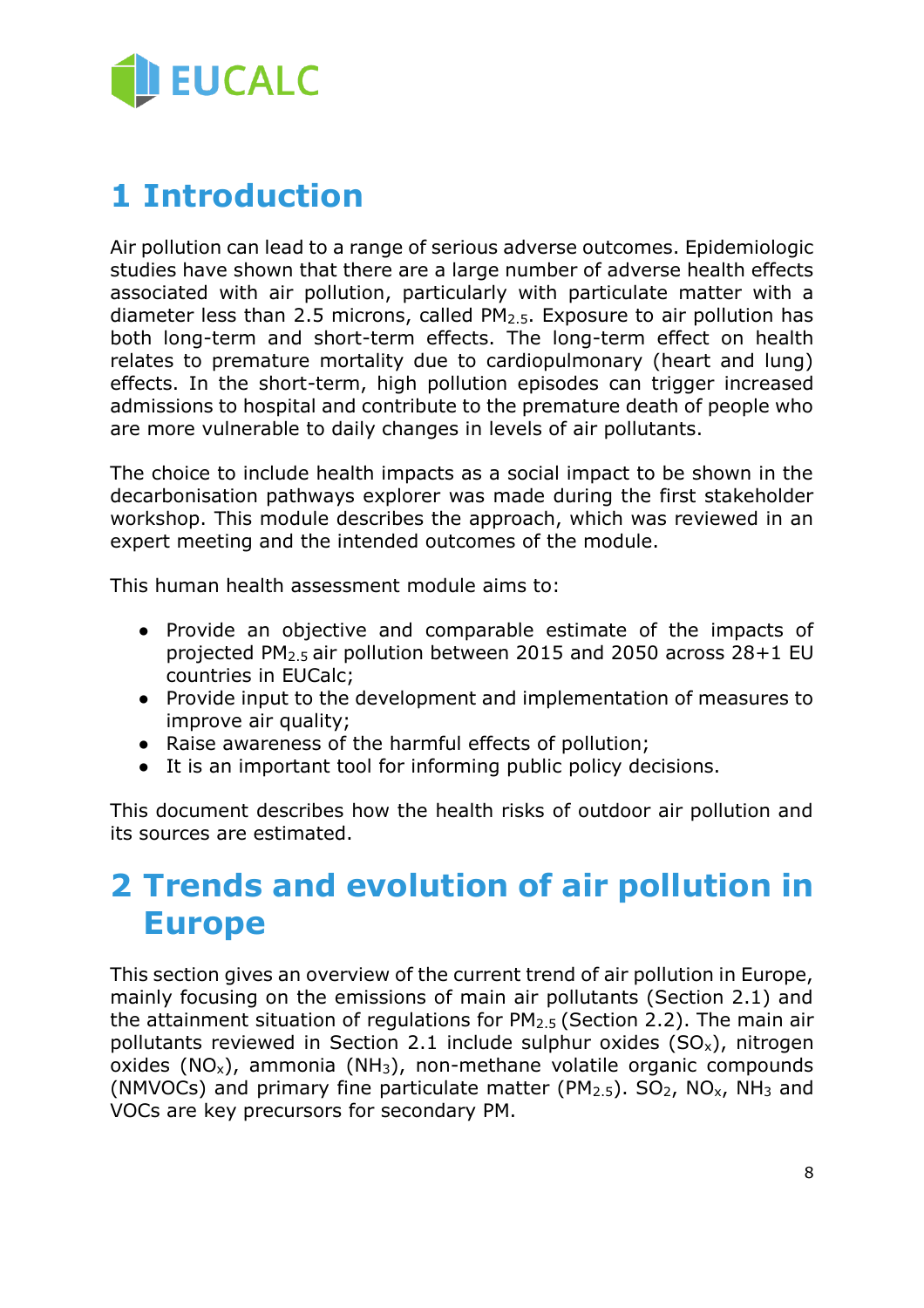

# <span id="page-8-0"></span>**2.1 Emissions of the main air pollutants**

Total emissions of all main air pollutants  $(SO<sub>x</sub>, NO<sub>x</sub>, NH<sub>3</sub>, NMVOCs$  and primary PM2.5) have decreased since 1990. Compared with the baseline year (PM2.5: 2000; others: 1990), emissions in the EU-28 of

- NO<sub>x</sub> decreased by 58%;
- $SO_x$  decreased by 91%;
- NMVOCs decreased by 62%;
- $NH<sub>3</sub>$  decreased by 23%;
- and PM<sub>2.5</sub> decreased by 28%

in 2016 (European Environment Agency, 2018b). While  $SO_x$  has the largest reduction,  $NH<sub>3</sub>$  has the smallest decrease with an approximately 3% increase in the agriculture sector in 2013-2016 (European Environment Agency, 2018a).



<span id="page-8-1"></span>*Figure 1: Emission trends of the air pollutants (sulphur oxides, nitrogen oxides, ammonia, nonmethane volatile organic compounds and primary fine particulate matter) over the 1990 to 2016 period (2000 to 2016 for PM). PM2.5 emissions are shown on the secondary y-axis. (European Environment Agency, 2018b)*

According to the EEA (2018a), air pollutant emissions in most of the main sectors have significantly decreased since 2000. Emissions from agriculture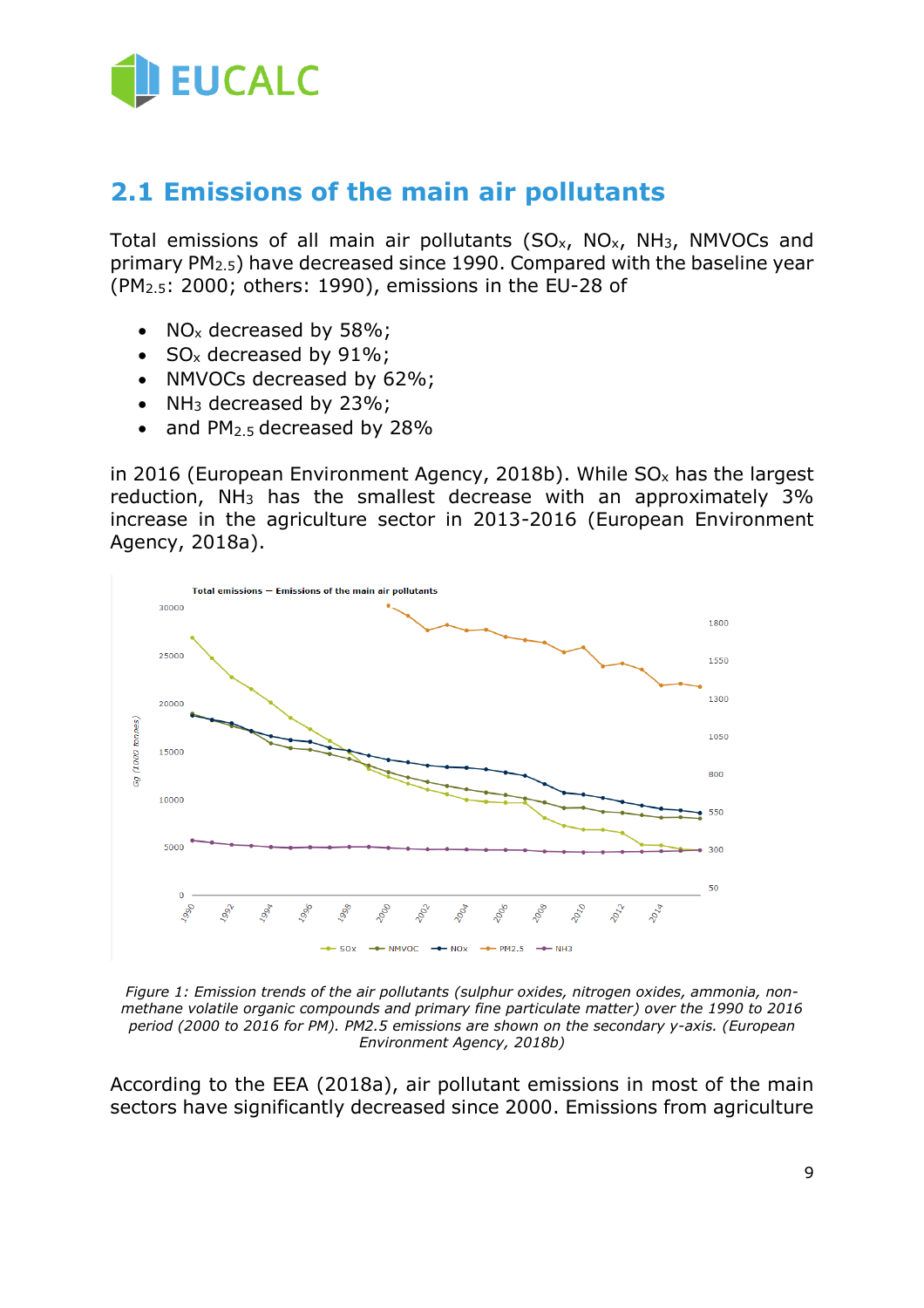

and waste were relatively steady. Emissions of  $PM_{10}$ ,  $PM_{2.5}$  and CO from the commercial, industrial and households sector have increased.

A significant reduction in transport-related air pollutant emissions is evident in recent years, although there is an increase in transport activities. This is particularly due to the implementation of stricter regulations in vehicle emission standards and requirements in fuel quality. A similar trend has been seen in the industrial sectors. Relevant factors involve emission limits for combustion plants, regulations on stationary emission sources in the industry and energy sectors, and principles in permits and the control of installations (European Environment Agency, 2018a).

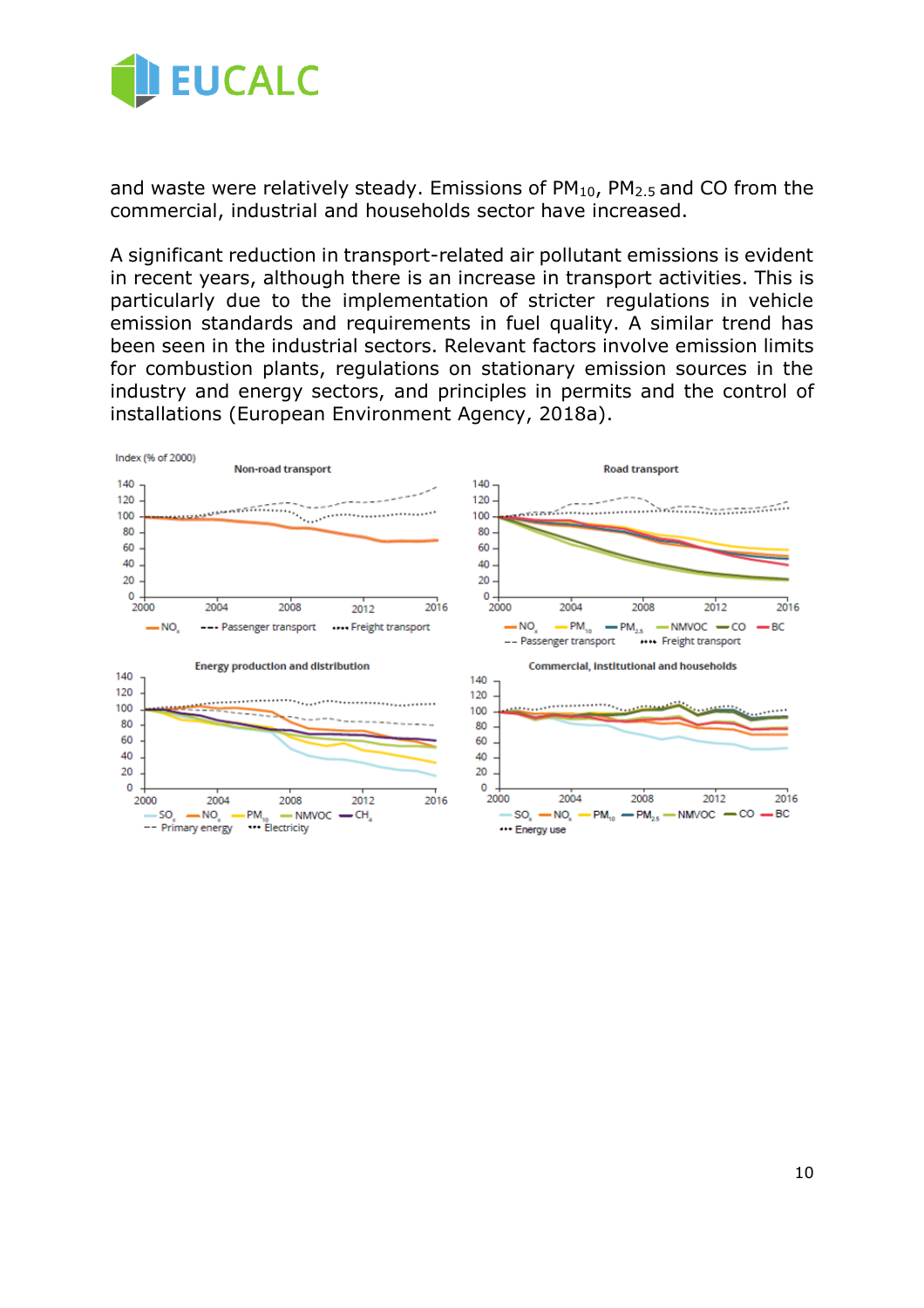



<span id="page-10-1"></span>*Figure 2: Development in EU-28 emissions from main source sectors of SOX, NOX, NH3, PM10, PM2.5, NMVOCs, CO, BC and CH4, 2000-2016 (% of 2000 levels). Also shown for comparison are key EU-28 sectoral activity statistics (% of 2000 levels) <sup>1</sup> (European Environment Agency, 2018a)*

## <span id="page-10-0"></span>**2.2 PM2.5: Regulations and Attainment**

EU air pollution legislation has followed a twin-track approach by implementing both emission controls and air-quality standards.

Under the National Emission Ceilings Directive (NECD) and the 2012 amended Gothenburg Protocol, emission ceiling and emission reduction commitments in 2020 and 2030 of primary PM2.5 are set for European countries, together with four other main air pollutants  $(SO<sub>x</sub>, NO<sub>x</sub>, NH<sub>3</sub>,$ NMVOCs) (European Environment Agency, 2018b). Based on the officially reported emissions to the EEA, the EEA-33 regions are progressively achieving the Gothenburg 2020 PM2.5 target in general. By 2011, 25 of EEA-33 regions have already achieved their targets specified in the protocol (European Environment Agency, 2014).

 $\overline{a}$ 

 $1$  Only pollutants for which the sector contributes more than 5 % to the total pollutant emissions are shown in the figures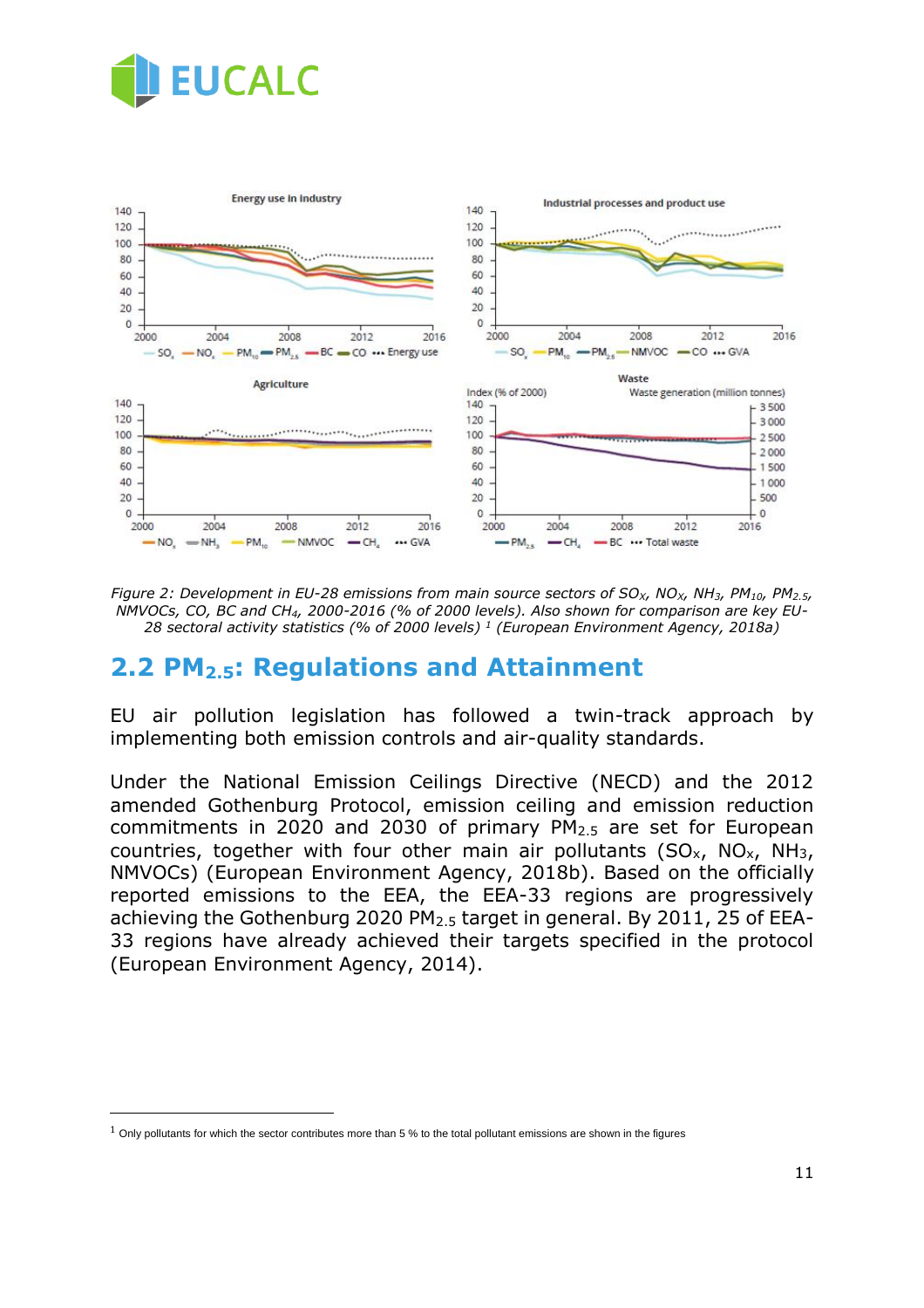



*(a) Emission trends of PM: 1990-2011 (EEA-33 regions overall)*



*(b) Percentage change in PM emissions in each EEA-33 region*

<span id="page-11-0"></span>*Figure 3: Emissions of primary PM2.5 with Gothenburg 2020 target in EEA-33 regions: (a) trends in 1990-2011 (b) percentage change in 2011 (compared with 1990) (European Environment Agency, 2014)*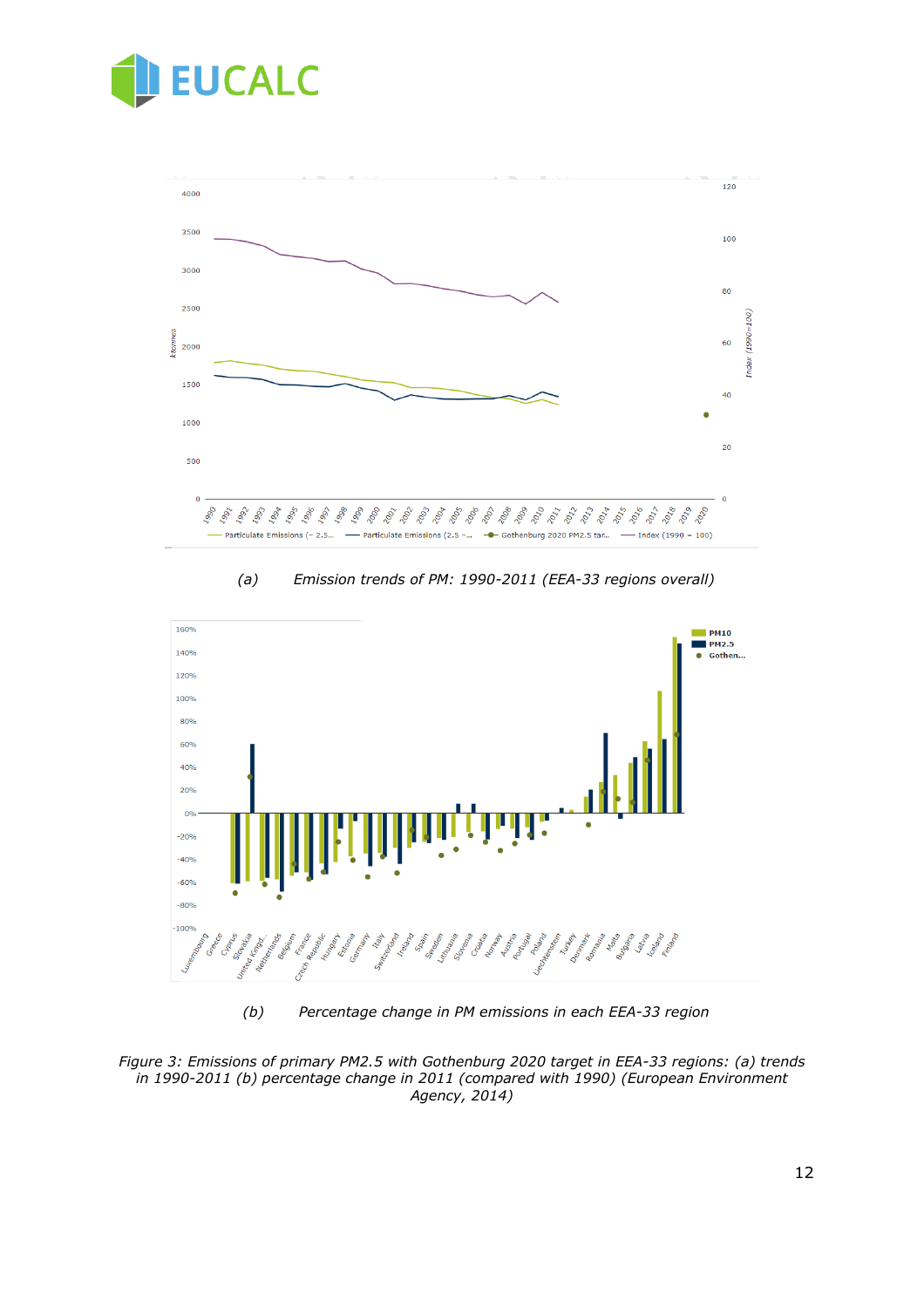

 $\overline{a}$ 

Considering the harmful impacts on human health and ecosystem, air quality standards are specified for key air pollutants by regulating their ambient concentrations. Currently, ambient concentrations of SO<sub>2</sub>, NO<sub>2</sub> and other nitrogen oxides,  $PM_{10}$  and  $PM_{2.5}$ , lead, benzene (C<sub>6</sub>H<sub>6</sub>), carbon monoxide (CO) and ozone are regulated under the Directive 2008/50/EC. The directive also sets two additional targets for  $PM<sub>2.5</sub>$ , the exposure concentration obligation and the national exposure reduction target (NERT) (European Environment Agency, 2018a). [Table 1](#page-12-0) lists the air quality standards for PM<sub>2.5</sub> given in the EU Ambient Air Quality Directives.

| <b>Averaging period</b> | <b>Legal nature and concentration Comments</b>                     | <b>Comments</b>                                                        |
|-------------------------|--------------------------------------------------------------------|------------------------------------------------------------------------|
| Calendar year           | Limit value: $25 \ \mu g/m^3$                                      |                                                                        |
| Calendar year           | Exposure concentration obligation: $20 \mu g/m^3$                  | Average Exposure Indicator<br>(AEI) in 2015 (2013-2015<br>average)     |
| Calendar year           | National Exposure reduction target: 0-20%<br>reduction in exposure | AEI in 2020, the percentage<br>reduction depends on the<br>initial AEI |

<span id="page-12-0"></span>*Table 1: Air Quality Standards for PM2.5, given in the EU Ambient Air Quality Directives (European Environment Agency, 2018a)*

In 2016, the PM2.5 concentrations of four member states and four other reporting countries exceeded the annual limit value in 2016. More than half of the 29 countries considered<sup>2</sup> have already attained their NERT values (European Environment Agency, 2018a).

<sup>2</sup> Austria, Belgium, Cyprus, Denmark, Estonia, Finland, France, Germany, Ireland, Lithuania, Luxembourg, the Netherlands, Norway, Sweden and the United Kingdom.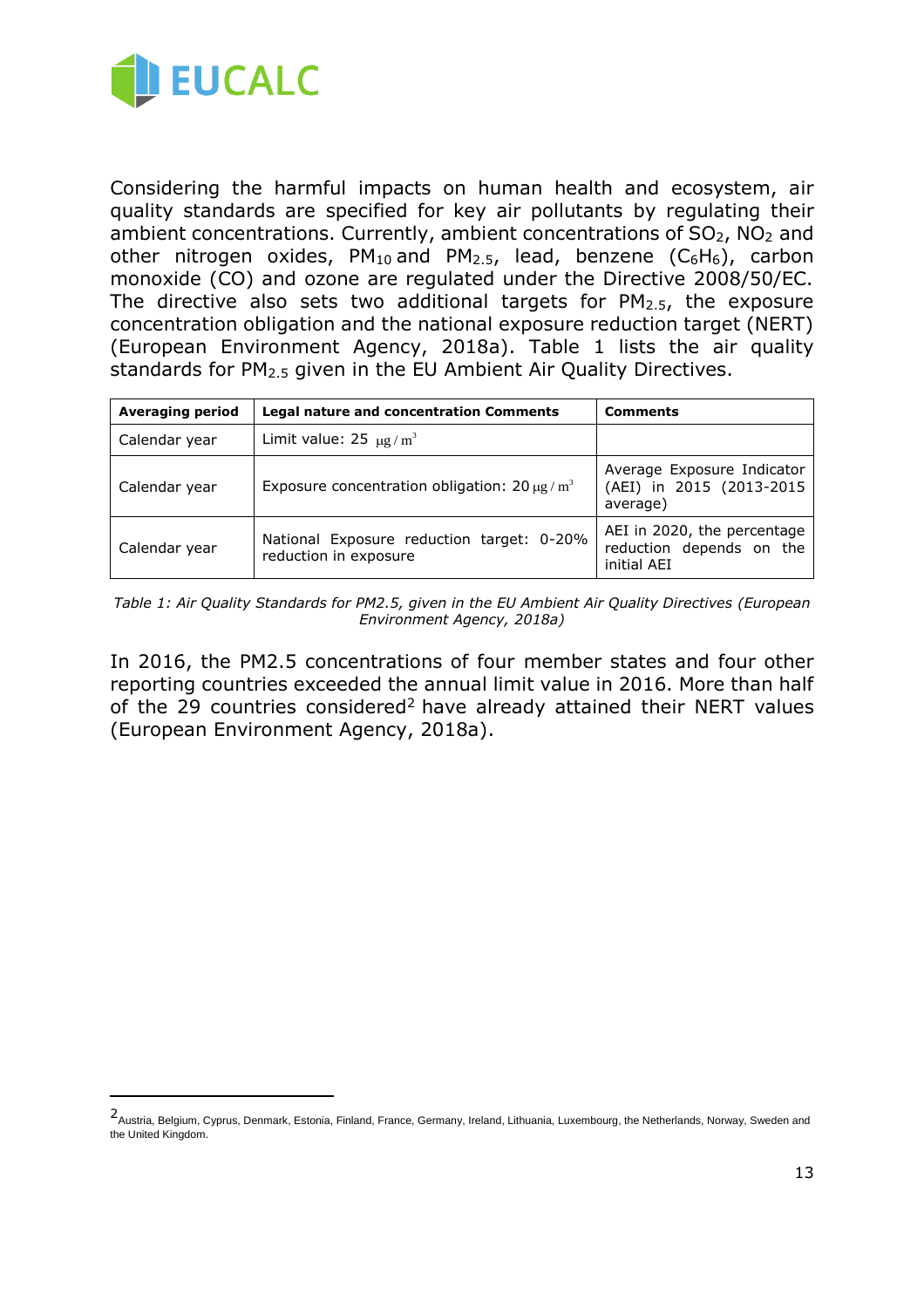



Bars indicate the reduction of the AEI 2016 as a percentage of the AEI 2011 (AEI 2015 in the case of Croatia, see main text). Dots indicate<br>the reduction to be obtained in the AEI 2020 as a percentage of the AEI 2011 (AEI Notes:

For Croatia and Greece, where no stations have been designated for the AEI calculation, all urban and suburban background stations have been used instead

For Hungary, which did not designate AEI stations or report PM $_{1.5}$  data from urban background stations in 2015 nor 2016, the reduction<br>of the AEI 2014 (average 2012-2014) is presented. For Slovakia, which did not desig

# <span id="page-13-0"></span>**3 Questions addressed by the module**

| Theme                                 | <b>Questions</b>       |                                                                                        | Ambition <sup>3</sup> | <b>Progress</b> |
|---------------------------------------|------------------------|----------------------------------------------------------------------------------------|-----------------------|-----------------|
| What are the<br>types of<br>impact we | Population<br>exposure | What is the aggregated<br>$\bullet$<br>European population<br>exposure to $PM_{2.5}$ ? | Yes                   | Ongoing         |

<sup>3</sup> Does this module ambition to answer that question?

 $\overline{a}$ 

<span id="page-13-1"></span>*Figure 4: Percentage of reduction of AEI 2016 in relation to AEI 2011 and distance to the national exposure reduction target (European Environment Agency, 2018a)*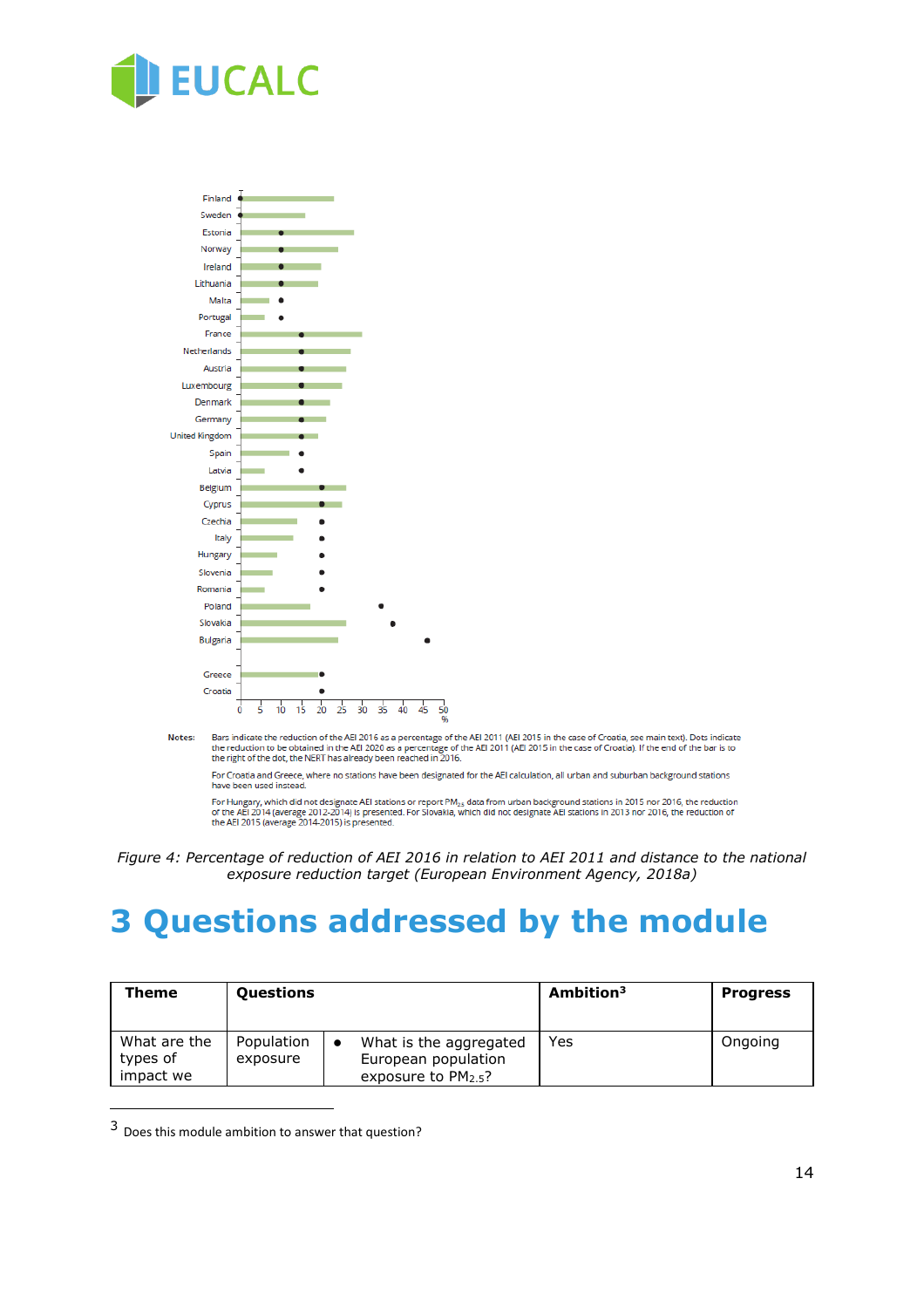

| want to take<br>into account<br>in the model?                                    | to $PM2.5$<br>pollution        | $\bullet$ | What is the spatial<br>distribution of air<br>pollution?                                                                                       | Yes, the module will<br>calculate air pollution<br>impacts of PM <sub>2.5</sub> in<br>each EU28+1<br>member state.                                                                                                                                                                                                                                                                                                    | Ongoing |
|----------------------------------------------------------------------------------|--------------------------------|-----------|------------------------------------------------------------------------------------------------------------------------------------------------|-----------------------------------------------------------------------------------------------------------------------------------------------------------------------------------------------------------------------------------------------------------------------------------------------------------------------------------------------------------------------------------------------------------------------|---------|
|                                                                                  | Health<br>impact               | $\bullet$ | What is the mortality<br>due to exposure to<br>$PM2.5$ ?                                                                                       | Yes                                                                                                                                                                                                                                                                                                                                                                                                                   | Ongoing |
|                                                                                  | Monetary<br>impact             | $\bullet$ | What is the cost of<br>health impact of air<br>pollution?                                                                                      | Yes                                                                                                                                                                                                                                                                                                                                                                                                                   | Ongoing |
| What are the<br>solutions to<br>reduce air<br>pollution and<br>health<br>impact? |                                | $\bullet$ | What is the impact of<br>implementing pollution<br>control technologies?                                                                       | Partially. The module<br>will evaluate the<br>impact on air<br>pollution of different<br>technologies that can<br>be used in different<br>sectors, e.g. electric<br>or hydrogen vehicles<br>for transport, or<br>renewable energy<br>sources for power.<br>However, the<br>assumptions on<br>emissions control<br>technologies and<br>regulations are<br>implicit within the<br><b>IIASA-GAINS inputs</b><br>factors. | Ongoing |
| What is the<br>impact of<br>other sectors<br>on health?                          |                                | $\bullet$ | What is the health<br>impact of changes in<br>sector dynamics in<br>buildings, transport,<br>industry, agriculture,<br>power and oil refinery? | Yes                                                                                                                                                                                                                                                                                                                                                                                                                   | Ongoing |
| What is the<br>impact of air<br>pollution and                                    | Lifestyle                      | $\bullet$ | What is the impact of<br>air pollution and health<br>on lifestyle?                                                                             | No, since this would<br>be contrary to the<br>EUCalc logic (it would                                                                                                                                                                                                                                                                                                                                                  | N/A     |
| health on the<br>other<br>sectors?                                               | Agriculture<br>and land<br>use | $\bullet$ | What is the impact of<br>air pollution and health<br>on agriculture and land<br>use?                                                           | create feedback<br>loops)                                                                                                                                                                                                                                                                                                                                                                                             |         |
|                                                                                  | Other<br>sectors               | $\bullet$ | What is the impact of<br>air pollution and health<br>on transport, industry,<br>power generation, oil<br>refinery?                             |                                                                                                                                                                                                                                                                                                                                                                                                                       |         |

<span id="page-14-0"></span>*Table 2: Questions addressed by the health module*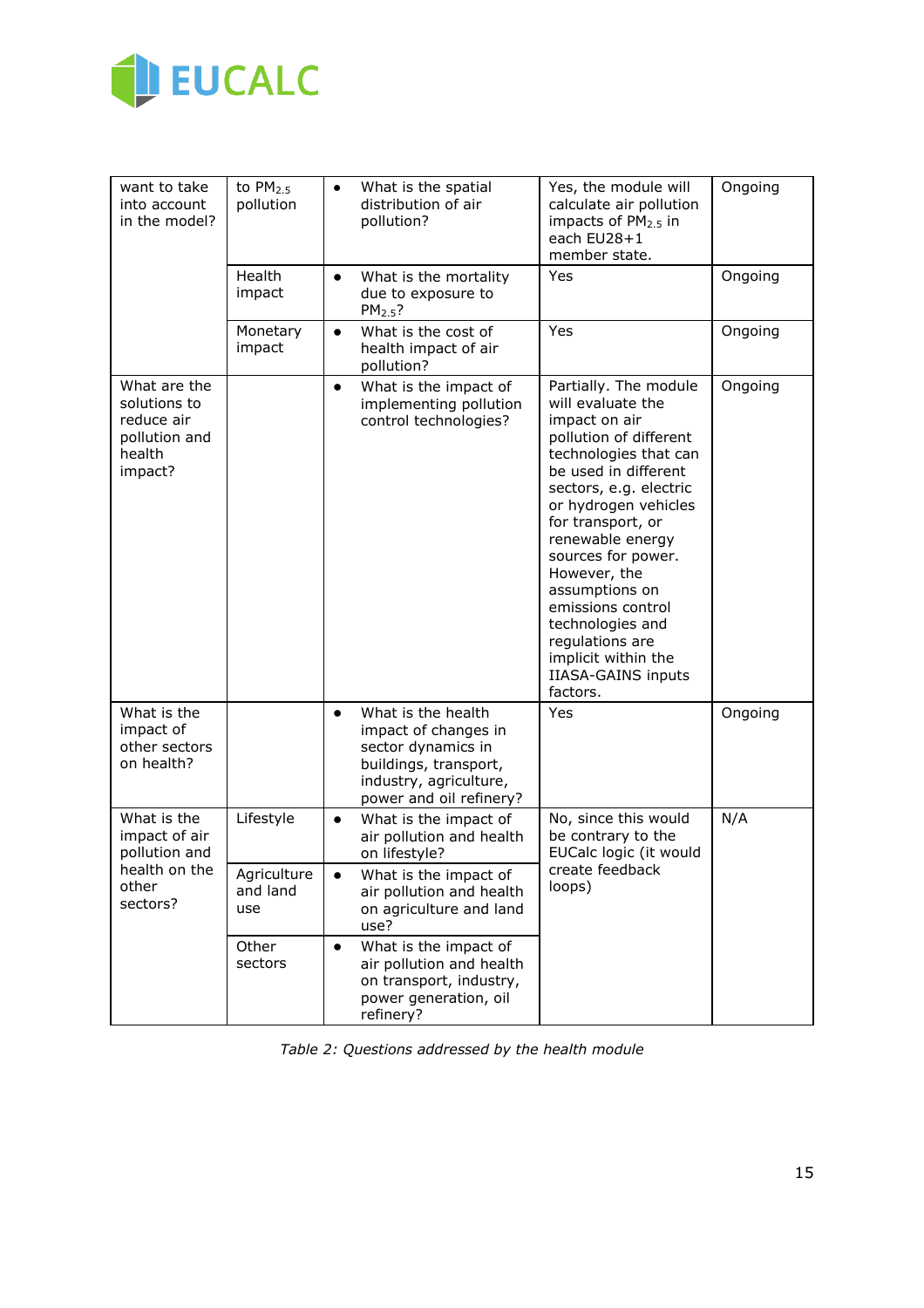

# <span id="page-15-0"></span>**4 Calculation logic and scope of the module**

# <span id="page-15-1"></span>**4.1Overall logic**

## <span id="page-15-2"></span>**4.1.1 Theoretical framework**

The human health methodology aims to:

- 1. Provide quantitative estimates of the air pollution impacts of different 2050 calculator pathways across 28+1 EU countries in the EUCalc;
- 2. Enable users of EUCalc to interpret the air pollution impacts with policy relevant metrics;
- 3. Account for ongoing improvements in emissions control technologies that are not explicitly covered by the EUCalc methodology.

This section describes the methodology underlying the health effects calculations and:

- Defines the overall rationale for the health impact assessment, in particular by demonstrating how it builds on the impact pathway approach (IPA);
- Identifies a general framework for quantifying impacts of air pollutants on human health, including links to the other EUCalc core modules;
- Identifies the assumptions and data that will form the basis of the quantification of benefits.

The **impact pathway approach (IPA)** is a systematic method for identifying and tracing the effects of air pollution, from changes in emissions that result from changes in human activity, through to impacts on outcomes that society values (Department for Environment Food & Rural affairs, 2019).There are six component stages, as shown in [Table 3.](#page-16-2) The IPA can also be represented diagrammatically, as in [Figure 5.](#page-16-1)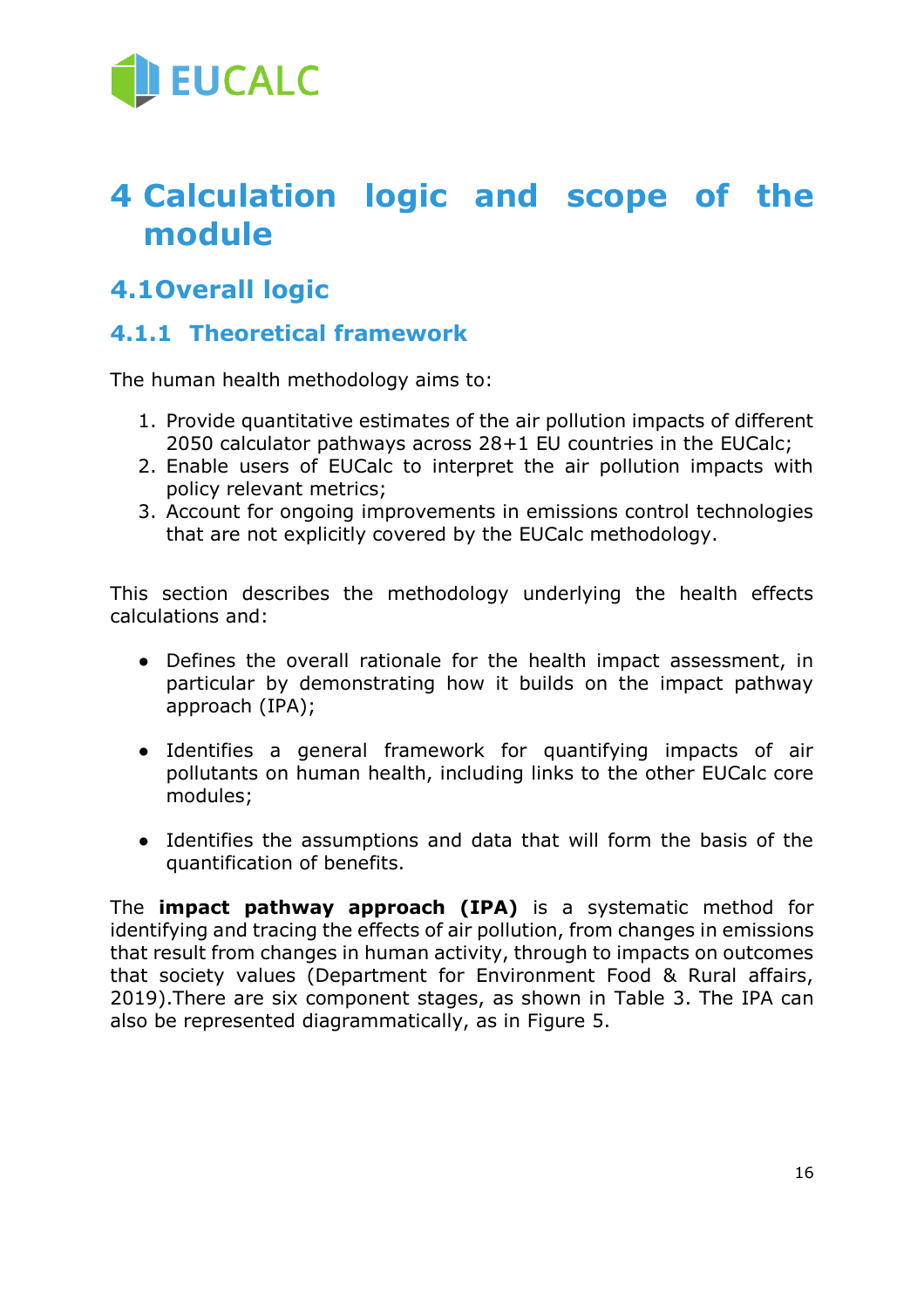

| <b>Stage</b> | <b>Description</b>                                                                                                                          |
|--------------|---------------------------------------------------------------------------------------------------------------------------------------------|
|              | Estimating anthropogenic activity                                                                                                           |
| 2            | Quantifying the resultant air pollutant emissions                                                                                           |
| 3            | Modelling the dispersion of emissions of air pollutants to understand<br>changes in ambient pollutant concentrations in different locations |
| 4            | Quantifying the exposure of the population to changes in air pollutant<br>concentrations                                                    |
| 5            | Estimating how those changes in exposure affect human health                                                                                |
| 6            | Valuing those impacts using a single monetary metric                                                                                        |

*Table 3: Stages of the impact pathway approach*

<span id="page-16-2"></span>

*Figure 5*: Impact pathway approach

## <span id="page-16-1"></span><span id="page-16-0"></span>**4.1.2 Limitations of EUCalc approach for air pollution**

In the process of developing the methodology to estimate air pollution impacts within EUCalc, we encountered a number of limitations that mean a full IPA would not be feasible, including:

1. **Emissions factors**. The standard method of conducting an emissions inventory is to multiply an activity value (e.g. PJ, vkm) by an appropriate emissions factor that accurately quantifies the mass of emissions per unit of activity (e.g. kg  $NO_x/PD$  or kg  $NO_x/vk$ m). In Europe, the standard resources for emissions factors is the EMEP/EEA air pollutant emission inventory guidebook (European Environment Agency, 2016). However, it became clear that the technology definitions for each of the core energy conversion sectors within EUCalc (e.g. energy, transport, manufacturing) were not detailed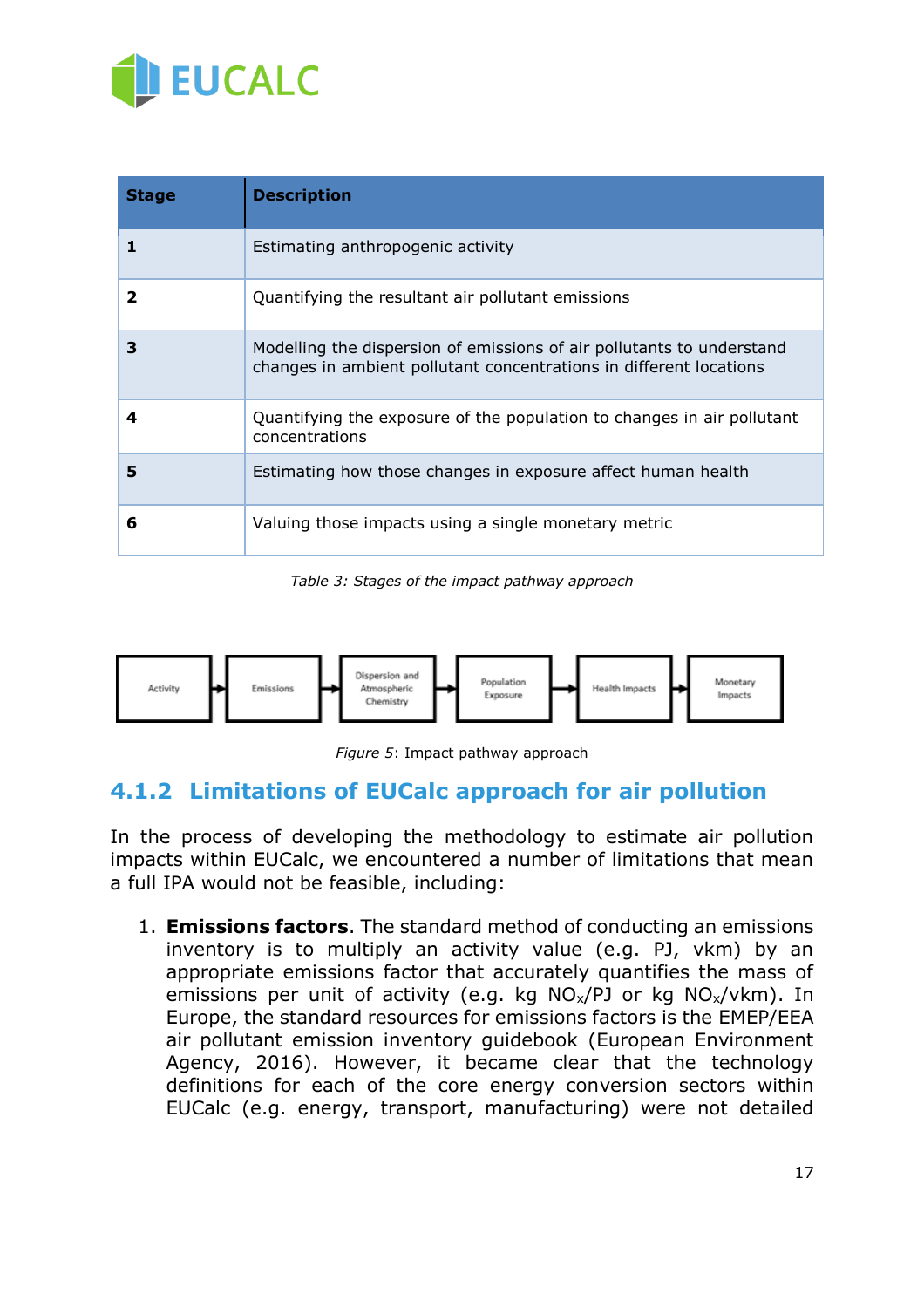

enough to allow us to choose the appropriate emissions factors. Note that this reflects the fact that the pollutant emissions factor for an energy conversion process can vary by an order of magnitude or more with negligible effect on energy efficiency (and  $CO<sub>2</sub>$  emissions) owing to the advancement of emissions control technologies (e.g. catalysts, filters and scrubbers). To resolve this, it would be necessary to specify emissions control technologies in each of the  $28 + 1$  EU countries for different sectors up to 2050.

2. **Spatial distribution of emissions.** To calculate emissions dispersion and resultant changes in concentrations due to pollutant emissions, it is necessary to know the source location of emissions. As EUCalc is a model aggregated to the country-level, there is no spatial information contained within the existing framework. Furthermore, it is therefore also not possible to represent the location of emissions with respect to population.

It was not possible to remedy the issues highlighted above and couple a full-scale IPA.

### <span id="page-17-0"></span>**4.1.3 Chosen approach with IIASA-GAINS**

To meet the aims of the module and to overcome the challenges posed by the aggregate country level of EUCalc, we have collaborated with Markus Amann and Fabian Wagner of the International Institute for Applied Systems Analysis (IIASA) to use their pre-existing work on integrated assessment of air pollution and climate policies and their Greenhouse gas-Air pollution Interactions and Synergies (GAINS) model. This approach enables: (1) quantification of accurate emissions factors for each sector and country, accounting for different technological development pathways, and; (2) incorporating the spatial distribution of emissions in each country and the dispersion and transport of pollution of transport across the EU.

In the following subsections we describe GAINS, and the approach to estimate air pollution exposure resulting from emissions in EUCalc, show an example calculation.

The approach and outstanding issues were discussed in an expert meeting in which solutions were agreed and implemented.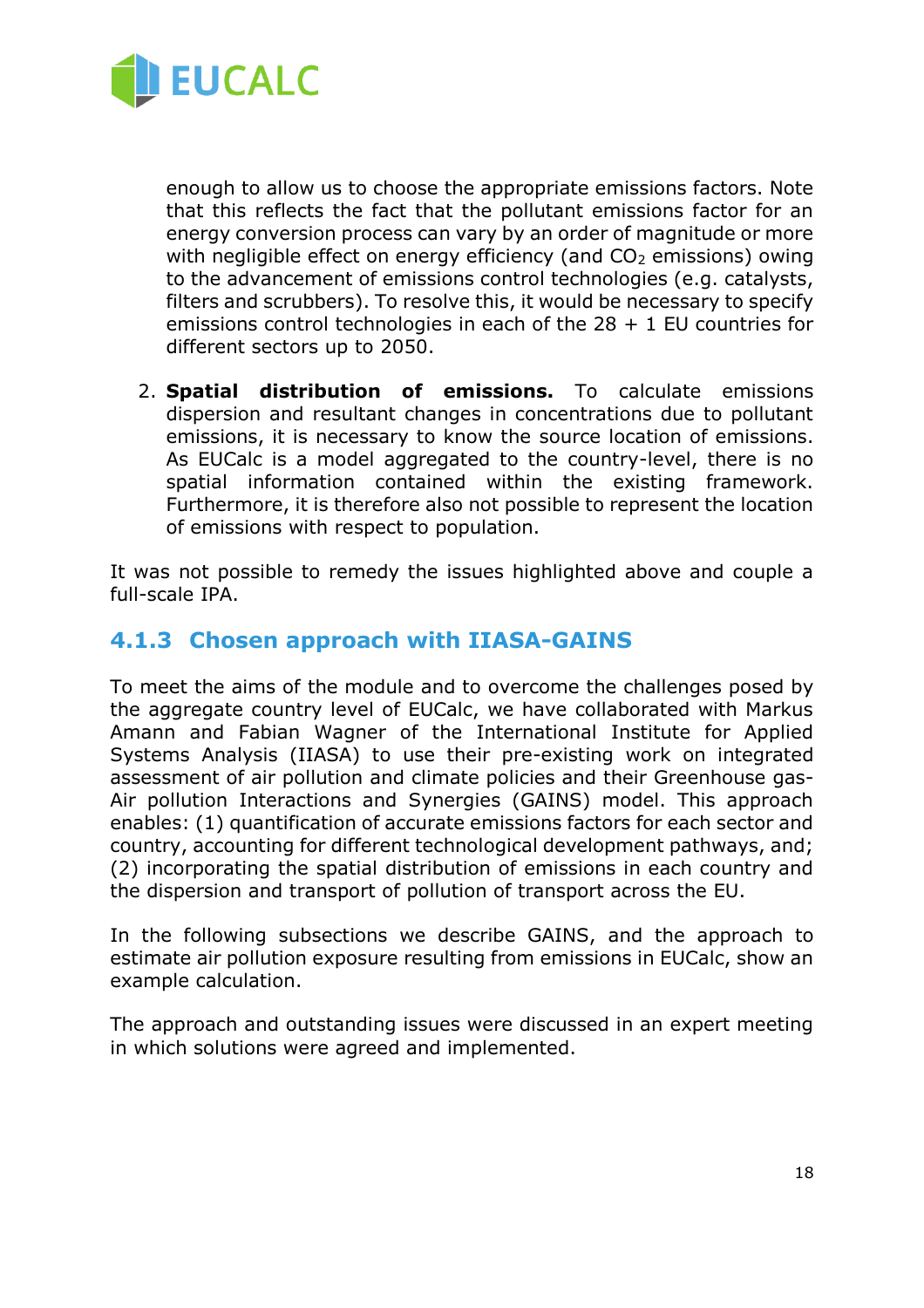

### <span id="page-18-0"></span>**4.1.4 Introduction to GAINS**

The GAINS model was developed by IIASA and is now employed for the international negotiations among participants under the Convention on Long-range Transboundary Air Pollution (IIASA, 2018).

The GAINS model can quantify the full pathway of the DPSIR (demandpressure-state-impact-response) framework from the driving forces to the effects on human health and ecosystem of six air pollutants (SO<sub>2</sub>, NO<sub>x</sub>, NH<sub>3</sub>, VOC, PM<sub>2.5</sub> and PM<sub>10</sub>) and six greenhouse gases (CO<sub>2</sub>, CH<sub>4</sub>, N<sub>2</sub>O the three F-gases). Examples of driving forces include economic activities, energy combustion, and agricultural production (Amann, 2012).

Source-receptor relationships have been developed to consider the atmospheric dispersion process. They quantify the impacts for the EU territory with the 50 km  $\times$  50 km grid resolution of the geographical projection of the EMEP model from changes in emissions of SO2, NO*x*, NH3, VOC, PM2.5 of the 25 Member States of the EU, Romania, Bulgaria, Croatia, Norway and Switzerland, and five sea areas (Amann, 2012).

Particularly for  $PM<sub>2.5</sub>$ , the source-receptor relationships developed for GAINS describe the response in annual mean PM2.5 levels to changes in the precursor emissions  $SO_2$ ,  $NO_x$ ,  $NH_3$  and primary  $PM_{2.5}$ . In addition, a generalized methodology was developed to describe the urban increments in PM2.5 concentrations in urban background air that is emitted from local sources (Amann, 2012).

The size of urban agglomerations and populations are critical to estimate the urban increment of PM2.5 concentration and exposure in a given city. This information has been collected for 473 European cities in Europe with more than 100,000 inhabitants. Urban areas and diameters were derived from the JRC European population density data set and the www.citypopulation.de database, thereby linking population density for the individual urban agglomerations considered (Amann et al., 2011).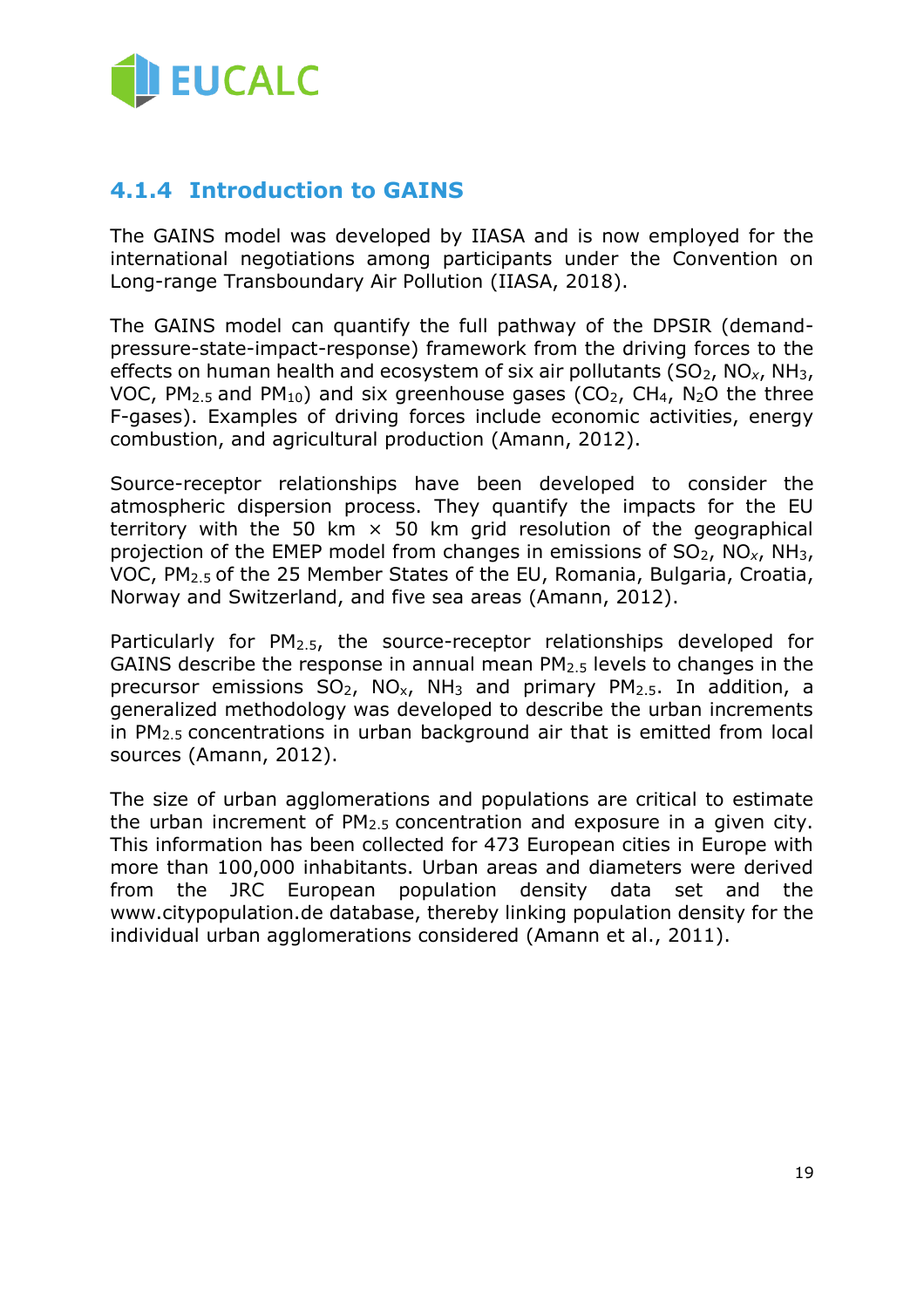



*Figure 6:* The GAINS model structure *(Stefan Åström, 2015)*

## <span id="page-19-1"></span><span id="page-19-0"></span>**4.1.5 Integrating EUCalc and GAINS**

The EUCalc model outputs activity for different sectors in different countries and in different years. This is stage 1 of the IPA.

The module makes use of the work that has already gone into GAINS to use derived 'population-average exposure factors' from GAINS that can be used to quantify population exposure directly by multiplying with the activity. This can be interpreted as combining steps 2-4 of the IPA.

Emissions are a function of fuel mix, energy consumption and emission control technologies. The fuel amount is factored out at the end to get to a per-PJ value. Concentration is a function of emissions in all EU member states and atmospheric transport. Exposure is a function of pollutant concentration and population in the receptor country, and by using population-averaged exposure factors, we are able to scale with the different population projections allowed as levers within EUCalc.

To reflect that emissions in one country can impact on air pollution in another, we use country to country factors; i.e. how emissions in country *i* affect the population weighted concentrations in country *j*.

The units of the '**energy-based population-averaged exposure factors**' provided by IIASA are:

**<(μg/m<sup>3</sup>)>***j***/PJ***<sup>i</sup>* **,**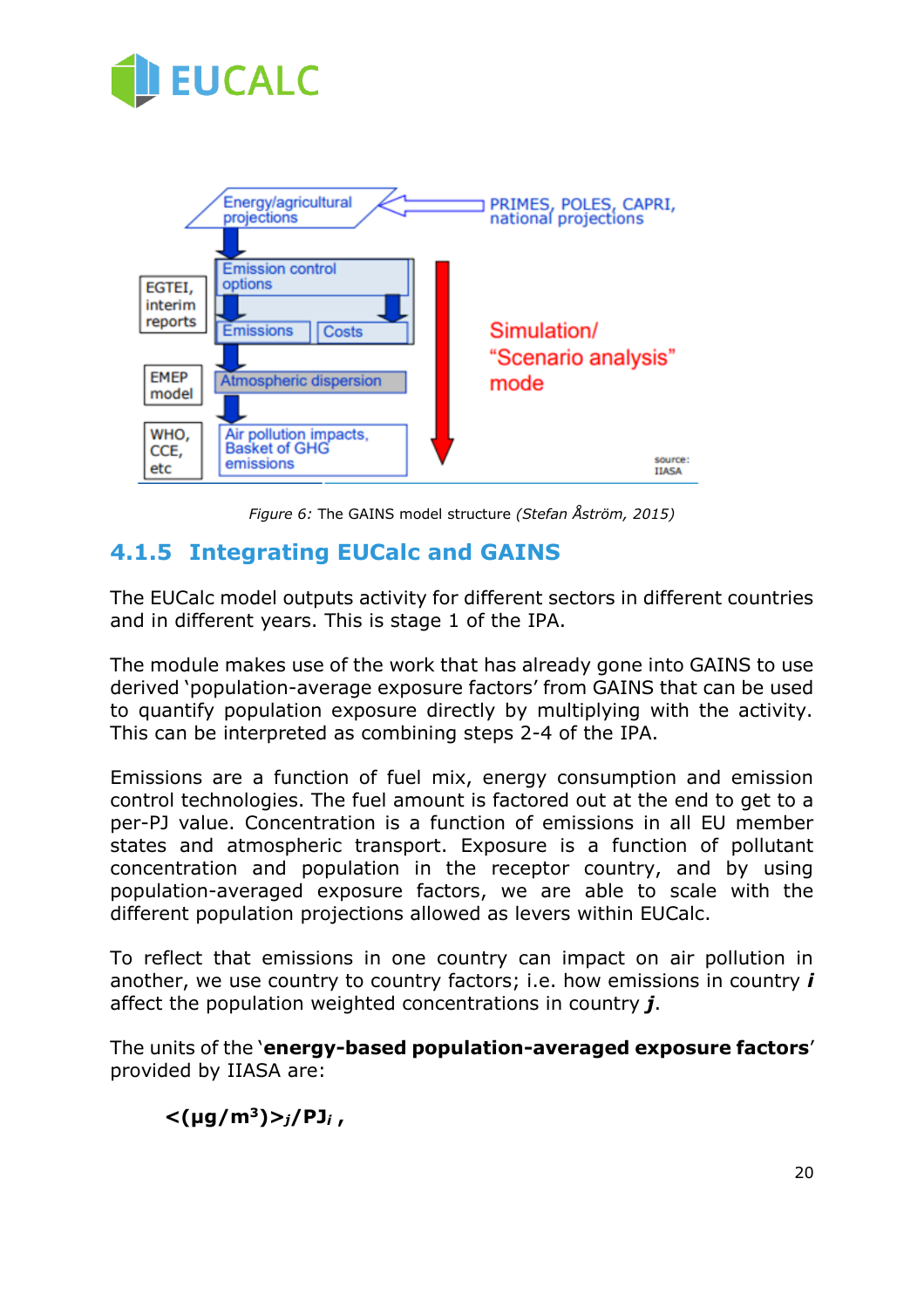

where *i* and *j* are the source and receptor countries, respectively. These can be multiplied with the energy consumption of each sector to obtain population-weighted pollutant concentrations from activity in different energy conversion sectors and countries.

Some sources of emissions are however not driven by combustion, and activity is best assessed by a different metric. This is the case for process emissions in industry and livestock and fertiliser application emissions in agriculture. In those cases, we chose alternative units for the denominator of the population-averaged exposure factors: tonne of material (process emissions, fertiliser application) and LSU (for livestock). The calculation logic is the same as for energy.

In cases where there is an imperfect alignment of sectors in EUCalc and GAINS, IIASA also provides '**emissions-based population-averaged exposure factors**' with units of (μg/m<sup>3</sup>)/tonne of emissions:

### $\langle \mu q/m^3 \rangle$  $> j$  (tonne of emissions species)<sub>*i*</sub>.

This made it possible to calculate emissions for sectors that are not already included in GAINS, or for sectors that are modelled in greater detail in EUCalc than in GAINS.

Collectively, all these factors are called '**activity-based populationaveraged exposure factors**'.

## <span id="page-20-0"></span>**4.1.6 Estimating human health impacts**

Human health impacts are calculated using the methodology developed in the ExternE studies, with updated data from the HRAPIE studies (Holland, 2014).

The method consists of calculating the relative risk (RR) of a health impact due to a change in concentration of a pollutant. The RR is derived from a concentration response function (CRF) which is based on epidemiological evidence. RR is the equivalent to the ratio of conditional probability of incidence of a health impact due the concentration to probability of incidence without the concentration. For example, several meta-analyses have shown that the RR of all-cause mortality from exposure to  $PM<sub>2.5</sub>$  is robust to different cohorts and studies. The RR can be characterised as a 1.06 RR per 10  $\mu$ g/m<sup>3</sup> increase in PM<sub>2.5</sub> concentration (with an uncertainty range of 1.02 to 1.11) (Henschel & Chan, 2013). There is not enough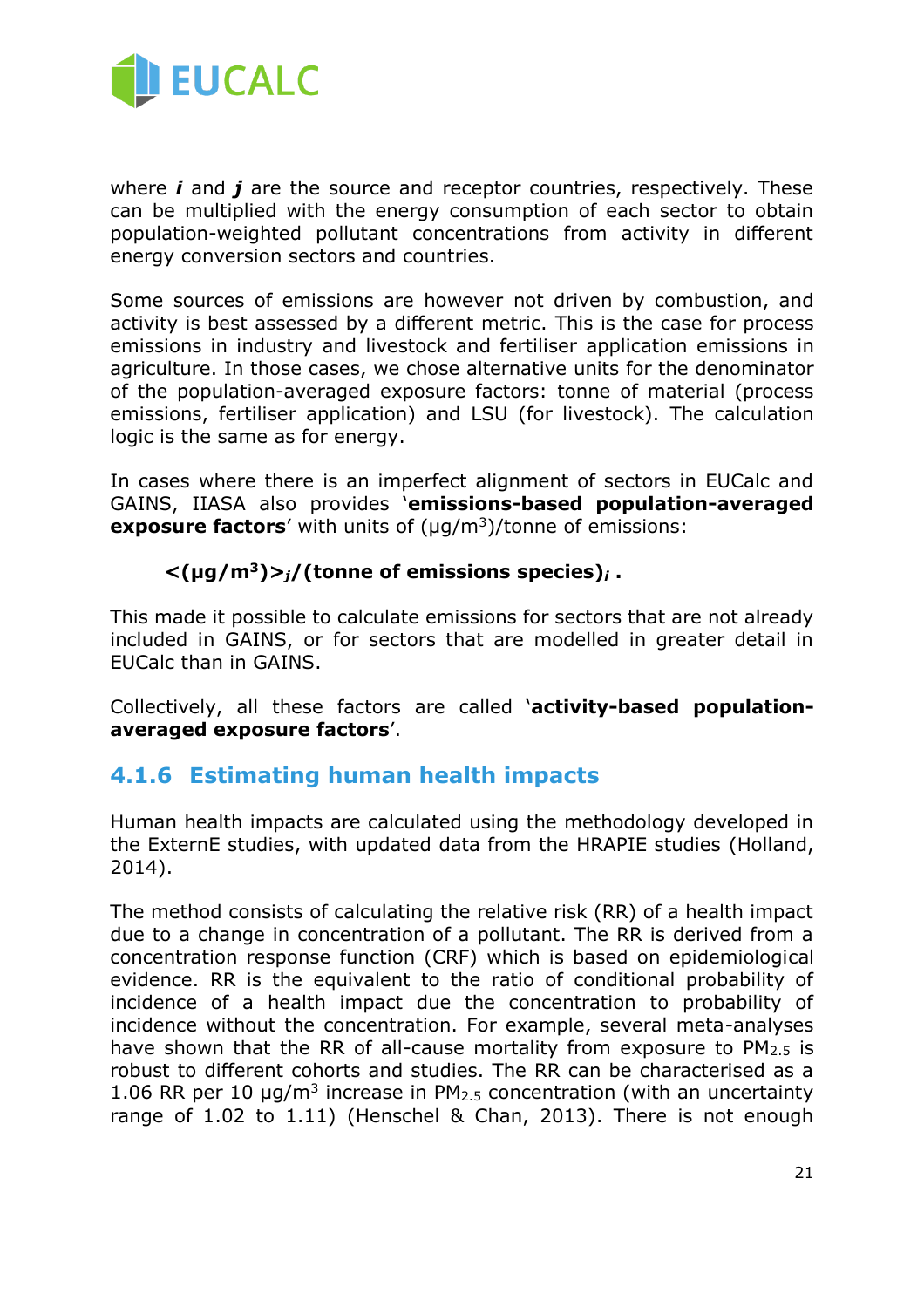

scientific evidence to apply country-specific CRFs, therefore this will be treated as a constant across the EU28+1 and in time.



<span id="page-21-0"></span>*Figure 7: The relative risk of all-cause mortality associated with long term exposure to PM2.5*

The attributable fraction (AF) of an observed incident rate due to the change in concentration is defined as:

 $AF = (RR-1)/RR$ 

Finally, the total incidents of a health impact due to the change in concentration can be calculated by multiplying the AF to the current baseline rate of incidence, B, and with the population exposed, P.

 $I = AF \times B \times P$ 

The health metric that is calculated is total mortality. This is done by using data from the HRAPIE study on mortality from PM2.5 exposure to define a CRF. The baseline mortality rates (B) is derived from existing literature, including European Environment Agency (European Environment Agency, 2018a). Detailed databases on mortality are aggregated by the WHO for Europe which will be used to define the baseline rate (WHO, 2018).

The population is calculated based on inputs from the lifestyle module in EUCalc. In the GAINS model, population growth and distribution follow only one scenario into the future. EUCalc however provides the user with a lever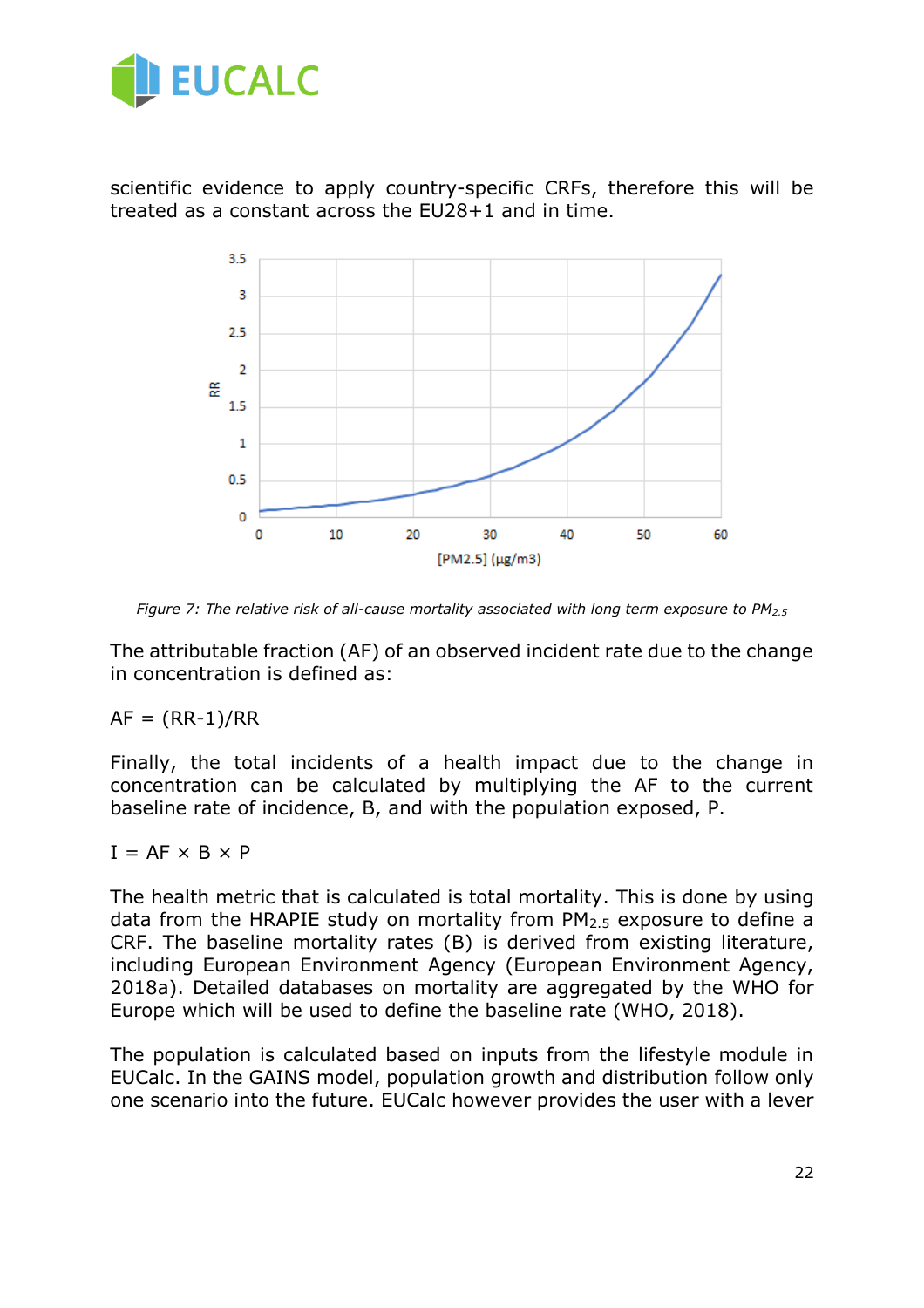

for population, which defines four scenarios in which assumptions on population growth and urbanisation vary.

This creates a potential disconnect between the two models, which has been resolved by:

- 1. Exposure data from GAINS is divided by the underlying population scenario before it is used in EUCalc. This data is then multiplied by the EUCalc population, thereby adjusting for differences in population growth assumptions.
- 2. Since emissions that impact the most exposure tend to move with people, we estimate that different population distribution assumptions will not change the population-average exposure factors and potential changes to the spatial location of population and emissions are considered negligible.

## <span id="page-22-0"></span>**4.1.7 Quantifying the costs of health impacts**

It is common practice to estimate the costs associated with different health impacts of air pollution; most commonly premature deaths and years of life lost (YLL) (European Environment Agency, 2018a). Costs will be derived from existing literature, including from the EEA (Holland, M. et al., 2014; Holland, Mike, 2016).

 $Cost = I \times Cost$  per incident

To evaluate the cost of mortality in this module the Value of a Statistical Life (VSL) is used to quantify the cost associated with a mortality, this is a common method is used throughout the European Region (WHO Regional Office for Europe, OECD, 2015[\).](http://www.euro.who.int/__data/assets/pdf_file/0004/276772/Economic-cost-health-impact-air-pollution-en.pdf) The OECD and the WHO have created an averaged VSL across the EU at \$3 million US Dollars and also country specific VSL, allowing both European wide and country specific aggregated monetary impacts from mortality due to air pollution.

## <span id="page-22-1"></span>**4.2 Scope definition**

The scope of the health module is described below. It defines the granularity of the model in terms of time, countries, pollutants and technologies.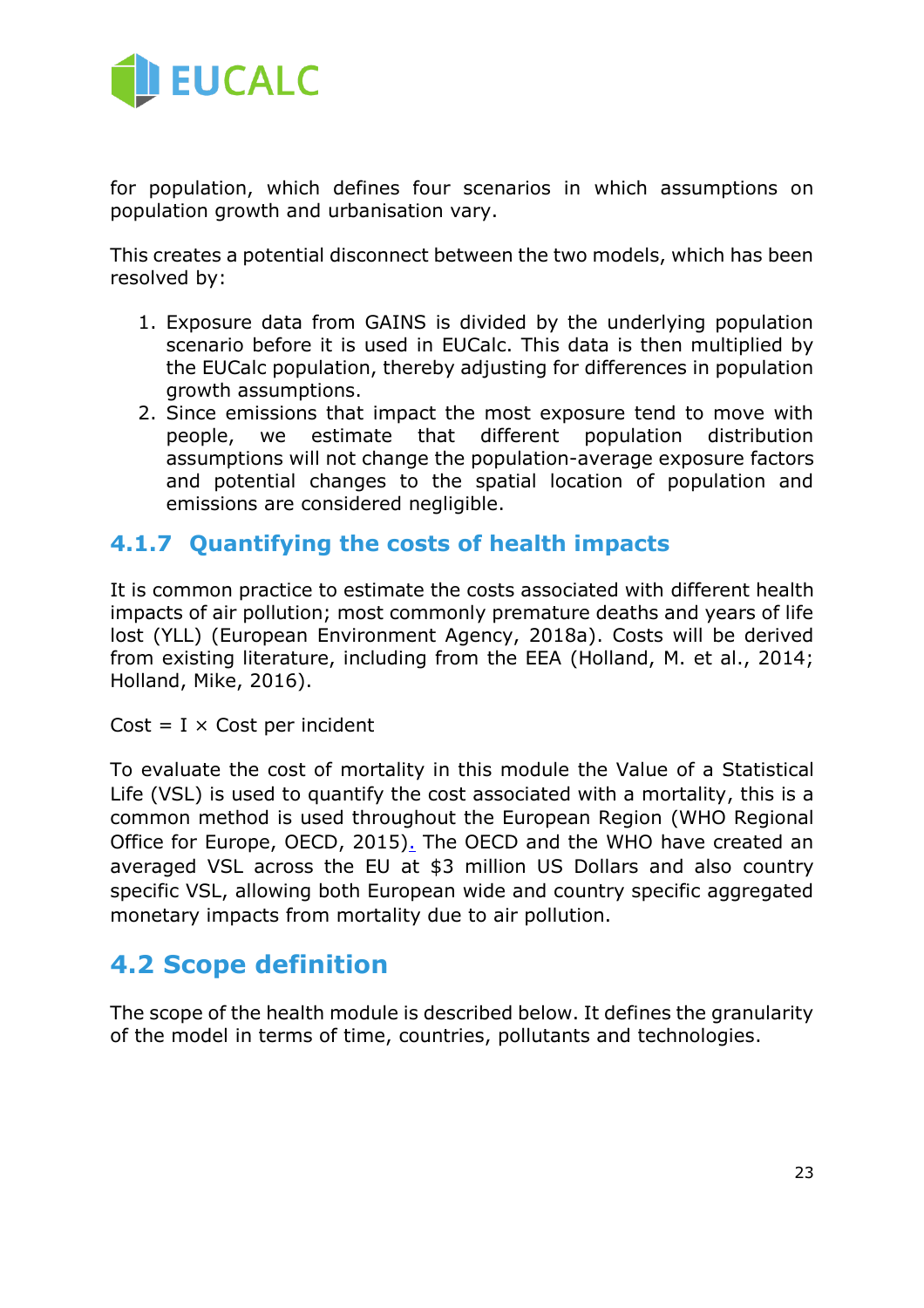

### <span id="page-23-0"></span>**Pollutants**

The health module calculates annual mean PM2.5 levels, which include changes in the precursor emissions  $SO_2$ ,  $NO_x$ ,  $NH_3$  and primary  $PM_{2.5}$ .

### <span id="page-23-1"></span>**Countries**

Similar to the rest of EUCalc, the EU28 and Switzerland are modelled.

## <span id="page-23-2"></span>**Technologies**

Technologies have been chosen to allow for a mapping between EUCalc and GAINS, which imply aggregating some of the underlying granularity on both sides.

In the health module, a technology is represented by its activity, modelled in the corresponding sector, and its exposure factor.

The exposure factors for different technologies in different countries change in time with 5-year timesteps from 2005 reflecting the evolution of emissions control technologies and regulations.

#### <span id="page-23-3"></span>*Transport*

- Combustion
	- Vehicle types
		- Light-duty vehicles (LDV, corresponding to GAINS' category "LDV4C")
		- Heavy-duty vehicles (HDV, which includes the light-duty trucks that are classified in GAINS as "LDV4T")
		- Bus
		- $\blacksquare$  2-wheels (2W)
		- Aviation (only take-off and landing emissions)
		- Sea-going ships (small and large)
		- Inland waterways
	- Engine types
		- Internal combustion engines (ICE)
		- Plug-in hybrid electric vehicles (split by fuel use) for LDV, HDV, bus and 2W
	- Fuel type
		- Diesel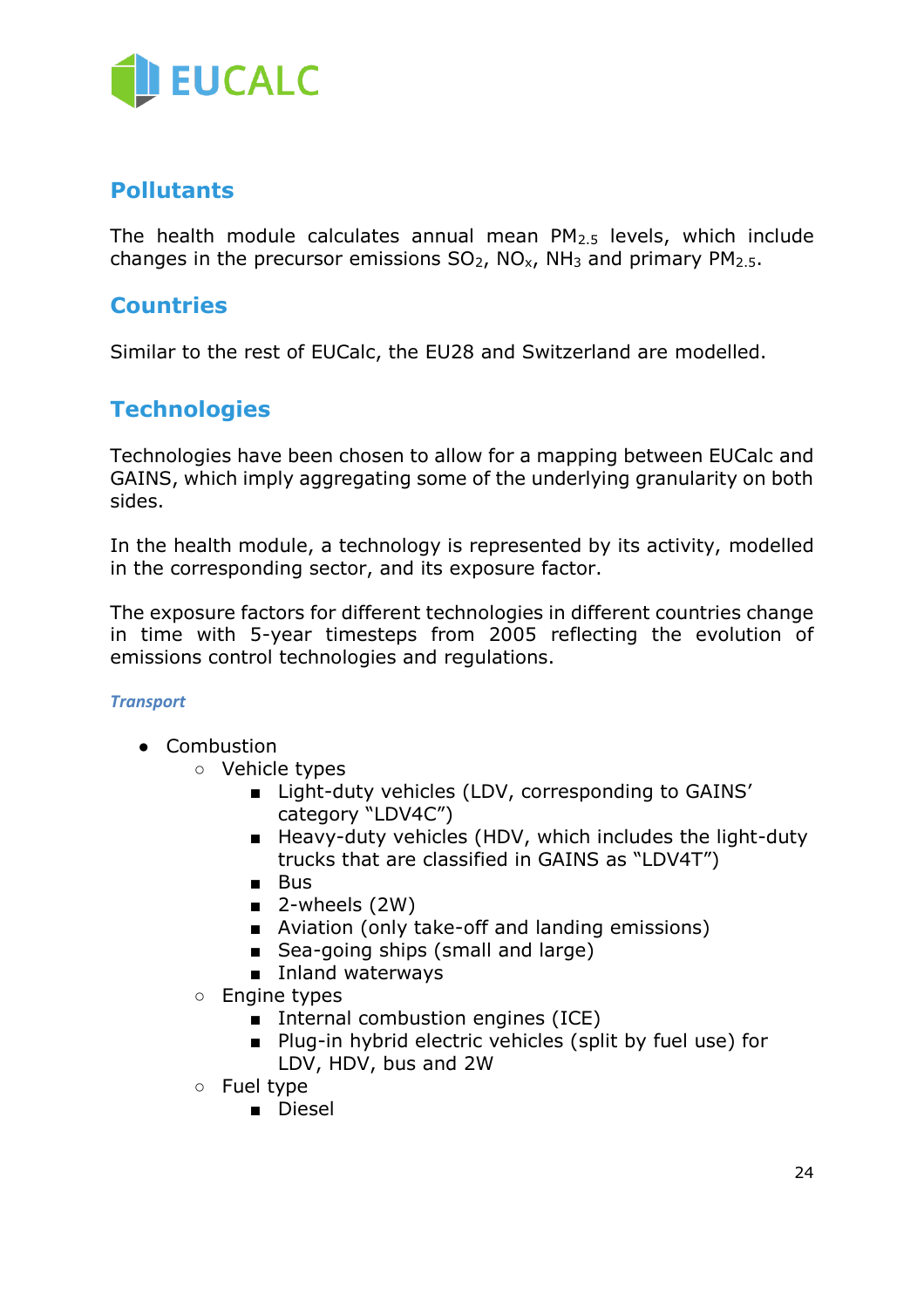

- Gasoline
- Natural gas
- Jet fuel
- Marine fuel oil
- Abrasion
	- Vehicle types
		- LDV (corresponding to GAINS' category "LDV4C")
		- HDV (which includes the light-duty trucks that are classified in GAINS as "LDV4T")
		- Bus
		- 2-wheels
	- Emission source
		- Tyres
		- Brakes

#### <span id="page-24-0"></span>*Buildings*

- Heating
	- Heating system type
		- Decentralised
		- District
	- Energy vector
		- Natural gas
		- Heating oil
		- Solid biomass
		- Coal

#### <span id="page-24-1"></span>*Industry*

- Type of material produced:
	- Steel
	- Cement
	- Ammonia
	- Chemicals (excluding ammonia)
	- Pulp and paper
	- Aluminium
	- Glass
	- Lime
	- Copper (primary and secondary)
- The type of material is further broken down by type of energy carrier used for production (for production emissions):
	- Biogas
	- Natural gas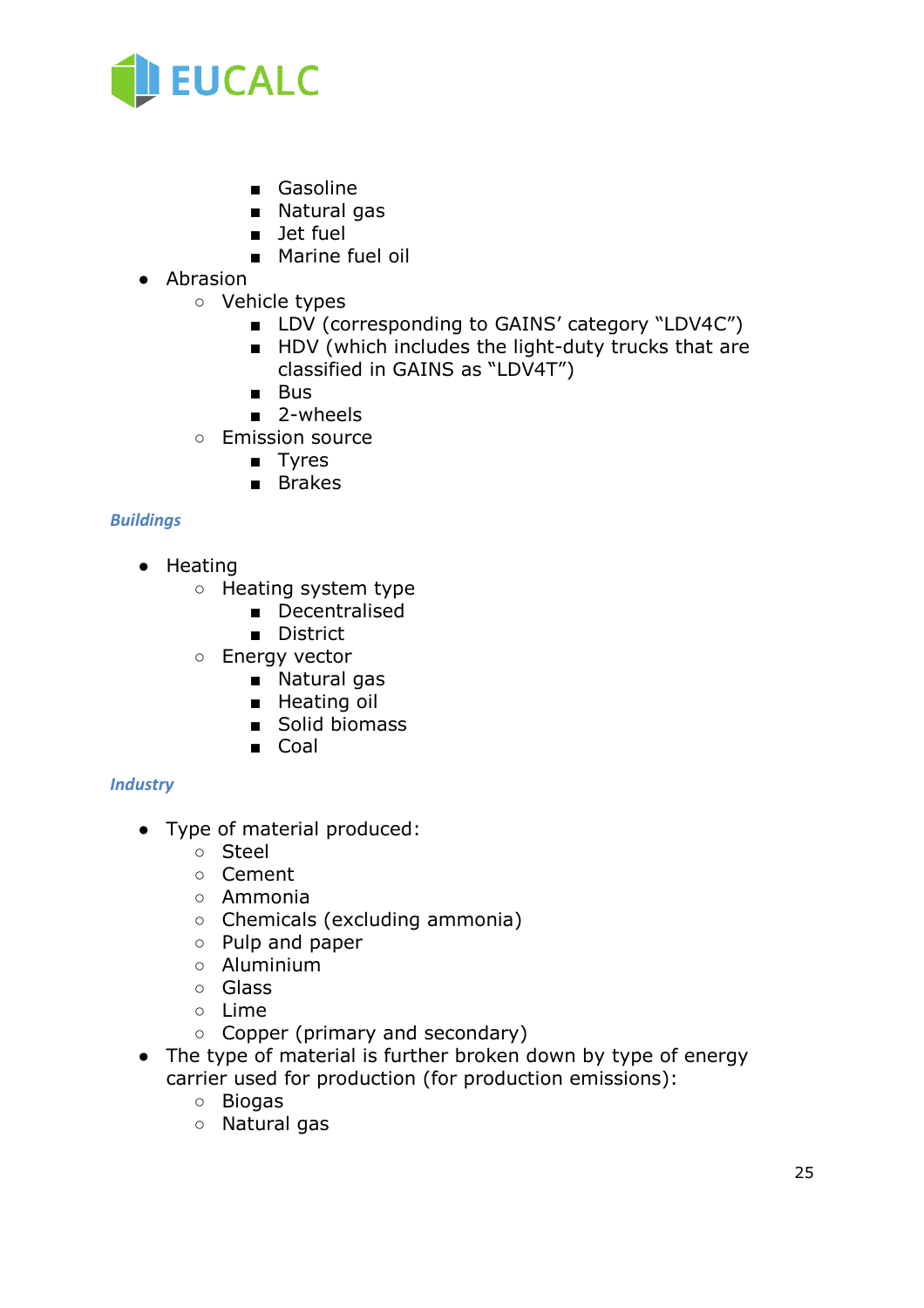<span id="page-25-1"></span>

- Liquid biofuel
- Oil
- Solid biofuel
- Coal
- Waste
- Specifically, for process emissions, some technology are broken down into their main production process technologies:
	- Aluminium
		- Primary
		- Secondary
	- Cement
		- Dry kilns
		- Wet kilns
		- Geopolymer
	- Paper
		- Recycled
		- Wood pulp
	- Steel
		- Blast furnace basic oxygen furnace (BF-BOF)
		- Scrap electric arc furnace (Scrap-EAF)
		- Hydrogen Direct reduced iron (Hydrogen-DRI)
		- Hisarna

#### <span id="page-25-0"></span>*Electricity production*

- Natural gas
- Oil
- Coal

#### <span id="page-25-2"></span>*Agriculture*

- Direct energy use
	- Diesel
	- Gasoline
	- Coal
	- Oil
	- Natural gas
- Fertilizer application (nitrogen)
- Livestock population
	- Dairy milk cows
	- Egg hens
	- Bovine
	- Pigs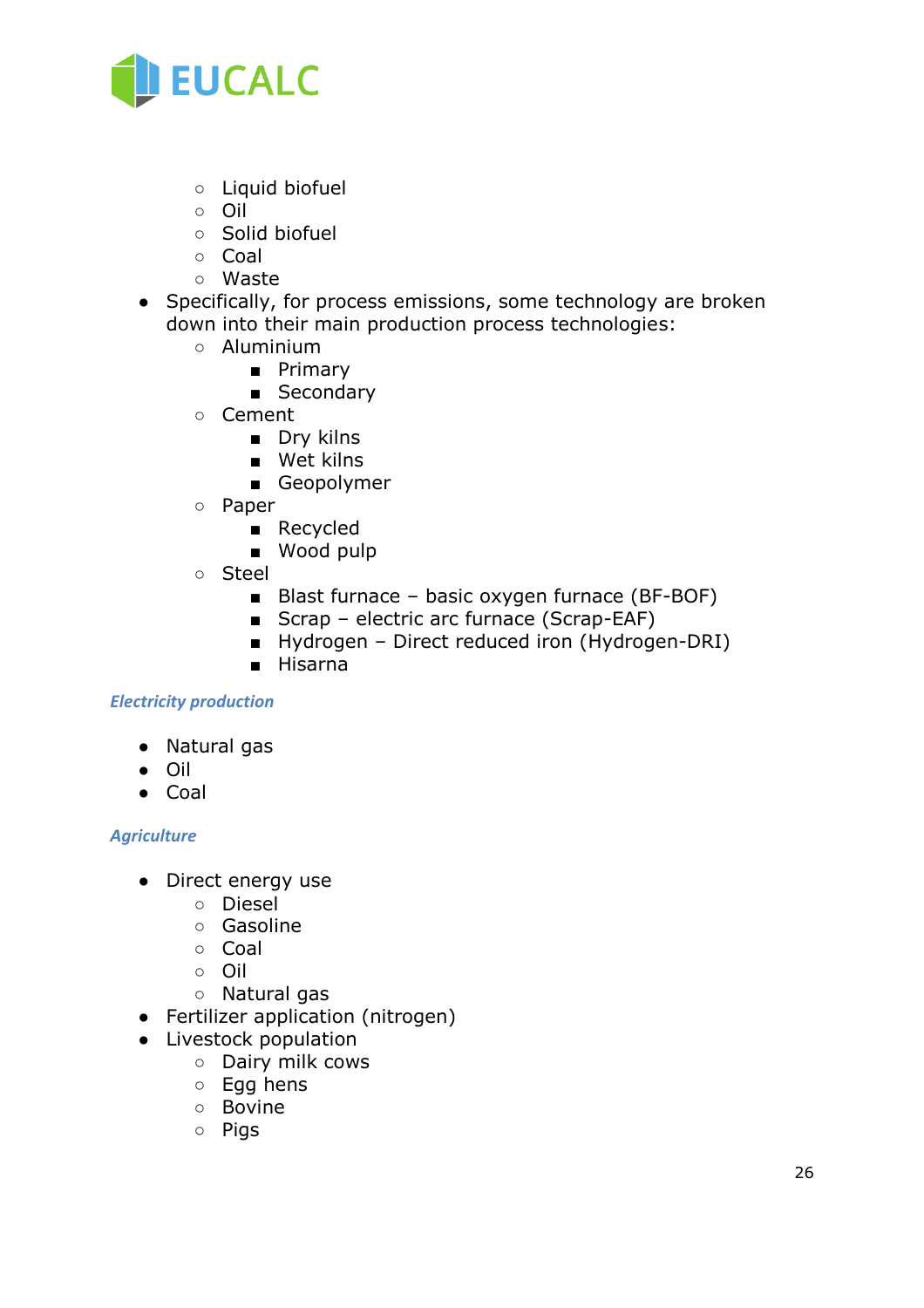

- Poultry
- Sheep
- Other animals

## **4.3 Interactions with other modules**

### <span id="page-26-0"></span>**4.3.1 Inputs from other modules**

#### <span id="page-26-1"></span>*4.3.1.1 Lifestyle*

The Lifestyle module of EUCalc provides the user with a lever for population, which defines four scenarios for population growth for each country and each year. This data varies with the scenario selected by the user.

#### <span id="page-26-2"></span>*4.3.1.2 Buildings*

The buildings module provides energy demand data in TWh for each heating system type and each vector, as mentioned in the section Scope definition.

#### <span id="page-26-3"></span>*4.3.1.3 Transport*

The transport module provides the following data:

- Energy demand in TWh for each vehicle type, engine type and fuel type according to the modelled technologies as specified in Scope definition, with the following exceptions:
	- Heavy-duty vehicles are split into three sub-categories: light, medium, heavy
	- Energy demand for PHEV vehicles include only the non-electric component
- Distance travelled expressed in vehicle-km for LDV, bus, 2W, HDVL, HDVM, HDVL.

Matching a common level with GAINS requires to sum the three HDV categories for both types of variables.

In addition, each fuel is split into 3 variants: regular fossil fuels, e-fuels and biofuels. This granularity is not modelled in GAINS, so e-fuels and biofuels have been aggregated with the corresponding fossil fuel for calculations.

Fuel consumption in the aviation sector is handled differently in EUCalc and in GAINS. In EUCalc, energy consumption represents the total consumption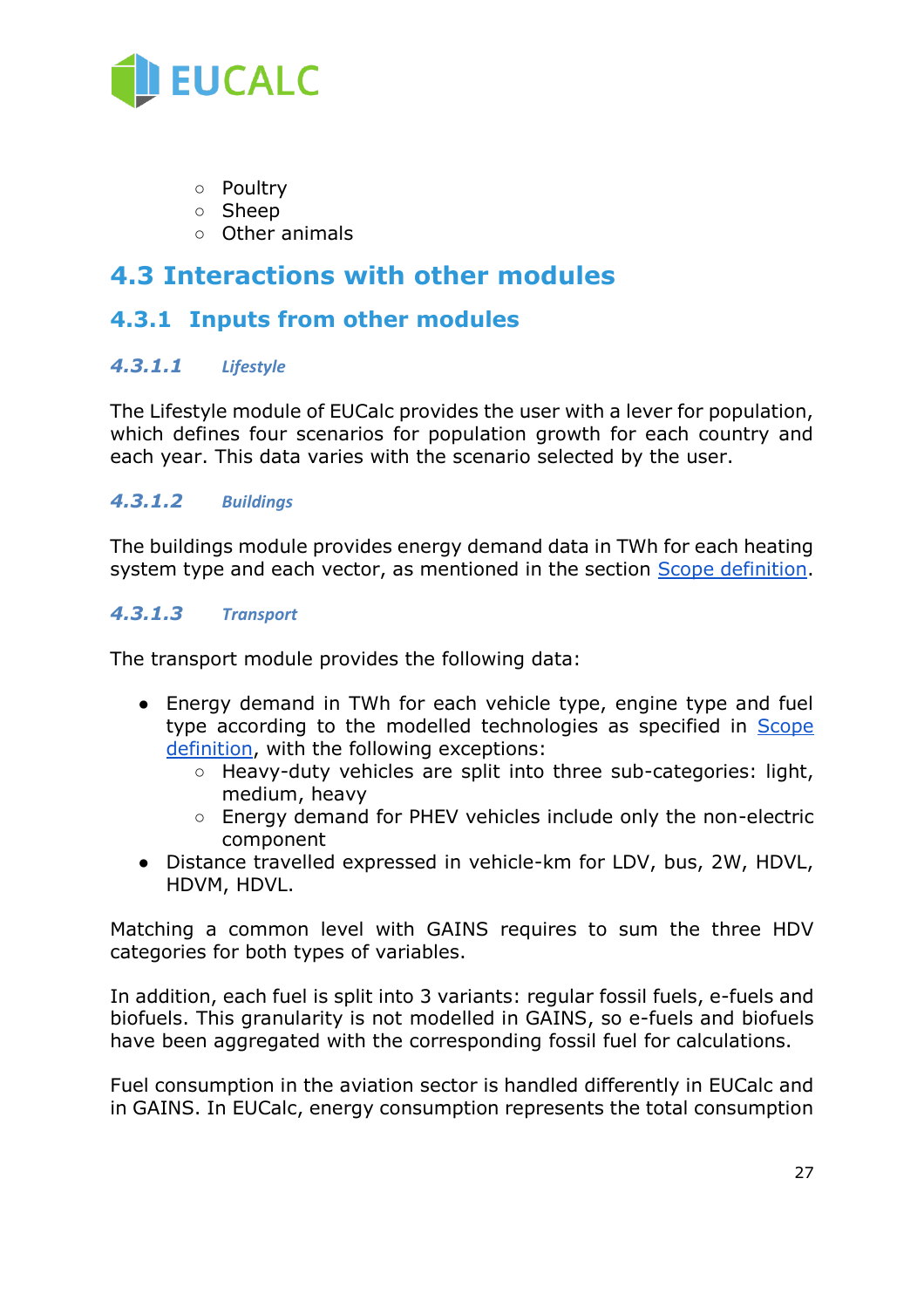

of the flight, while GAINS models only take-offs and landings. GAINS exposure factors have therefore been adapted by IIASA so that they can be multiplied by total flight consumption.

#### <span id="page-27-0"></span>*4.3.1.4 Industry*

The industry module provides energy demand data in TWh for each subsector and each vector, as mentioned in the section Scope definition.

In addition, the module provides the quantity of material produced for each subsector and production technology when available.

Since GAINS doesn't differentiate ammonia from other chemicals, it has been aggregated with the chemical subsector for both energy and material production variables.

As a rule, combustion emissions are calculated based on the energy demand from the industry sector, and process emissions are calculated based on the quantity of material. However, GAINS models cement, lime and glass differently: all emissions are calculated based on material production. For these three subsectors, direct energy consumption from the industry module is therefore ignored.

Note that the industry sector models a few additional sectors that represent a small fraction of the total. These sectors have not been included in this first release of the Health module:

- Transport Equipment
- Food, beverages and tobacco
- Textiles and leather
- Machinery Equipment
- Wood and wood products
- **Other Industrial Sectors**

#### <span id="page-27-1"></span>*4.3.1.5 Agriculture*

The agriculture module provides the direct energy consumption of the agricultural sector by energy vector in TWh. In addition, it provides activity metrics for livestock and nitrogen fertiliser application respectively in LSU and in tons.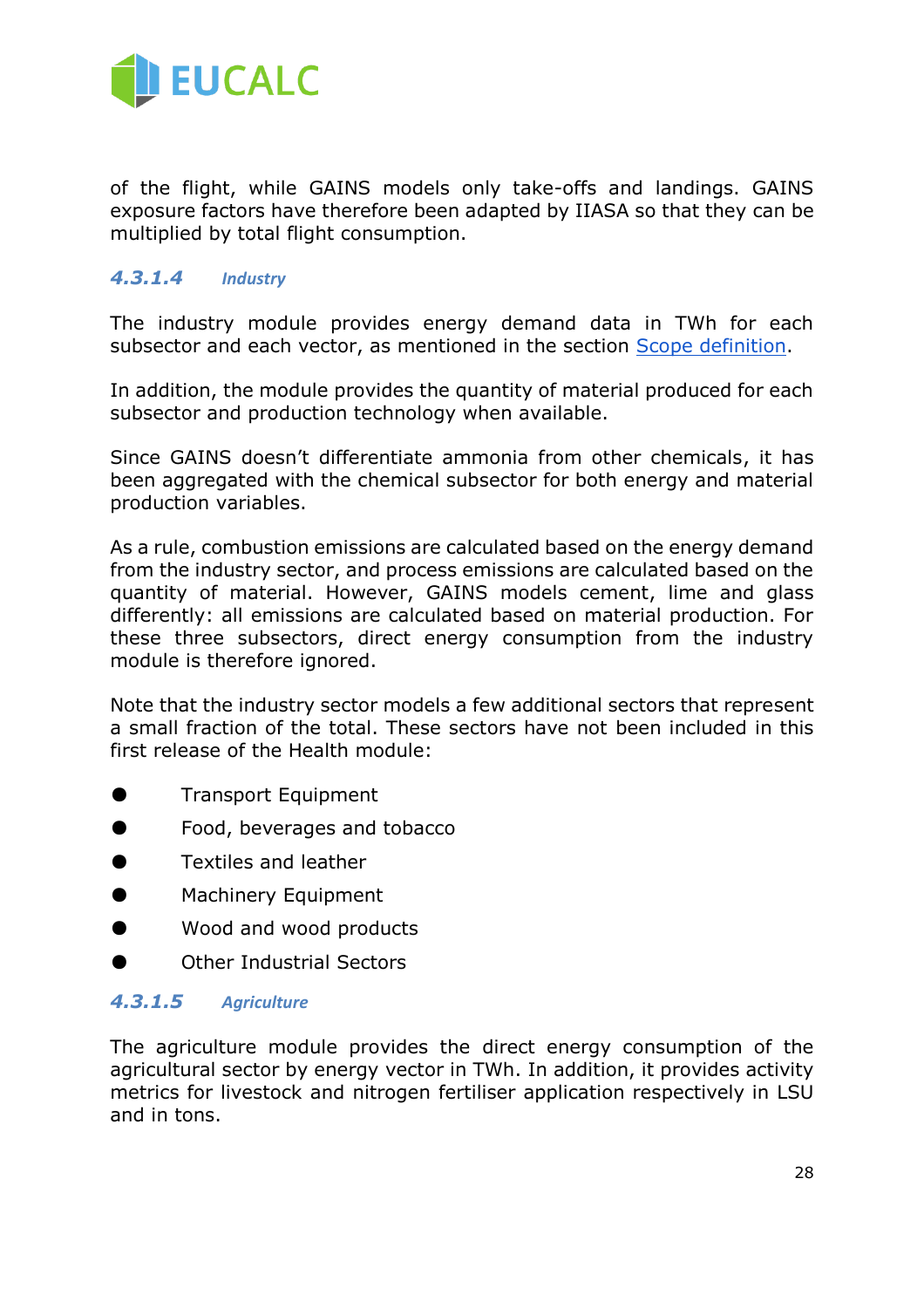<span id="page-28-1"></span>

Note that fertiliser production is included in the industry sector.

#### <span id="page-28-0"></span>*4.3.1.6 Electricity*

The electricity module provides energy demand data in TWh for each energy vector used for production of electricity, as mentioned in the section Scope definition.

## <span id="page-28-2"></span>**4.3.2 Outputs to other modules**

#### <span id="page-28-3"></span>*4.3.2.1 Transition pathway explorer*

The only output of the health module is to the pathway explorer and consists of:

- Mortality attributable to pollution exposure per year for each EU28+1 country
- <span id="page-28-4"></span>● Cost of air pollution attributable mortalities

# **4.4 Detailed calculation trees**

### <span id="page-28-5"></span>**4.4.1 Pre-processing steps**

Data from the GAINS model has been pre-processed at IIASA before being used as input in the health module. The steps performed in this preprocessing are:

- Extraction of exposure factors by dividing the population exposure by the activity metrics, to have exposure factors per activity unit.
- Division by the GAINS population variable to obtain populationaveraged exposure factors.

As mentioned earlier, the activity metrics can be either energy (in PJ), production- or usage-related metrics (tons or LSU) or emissions (in tons).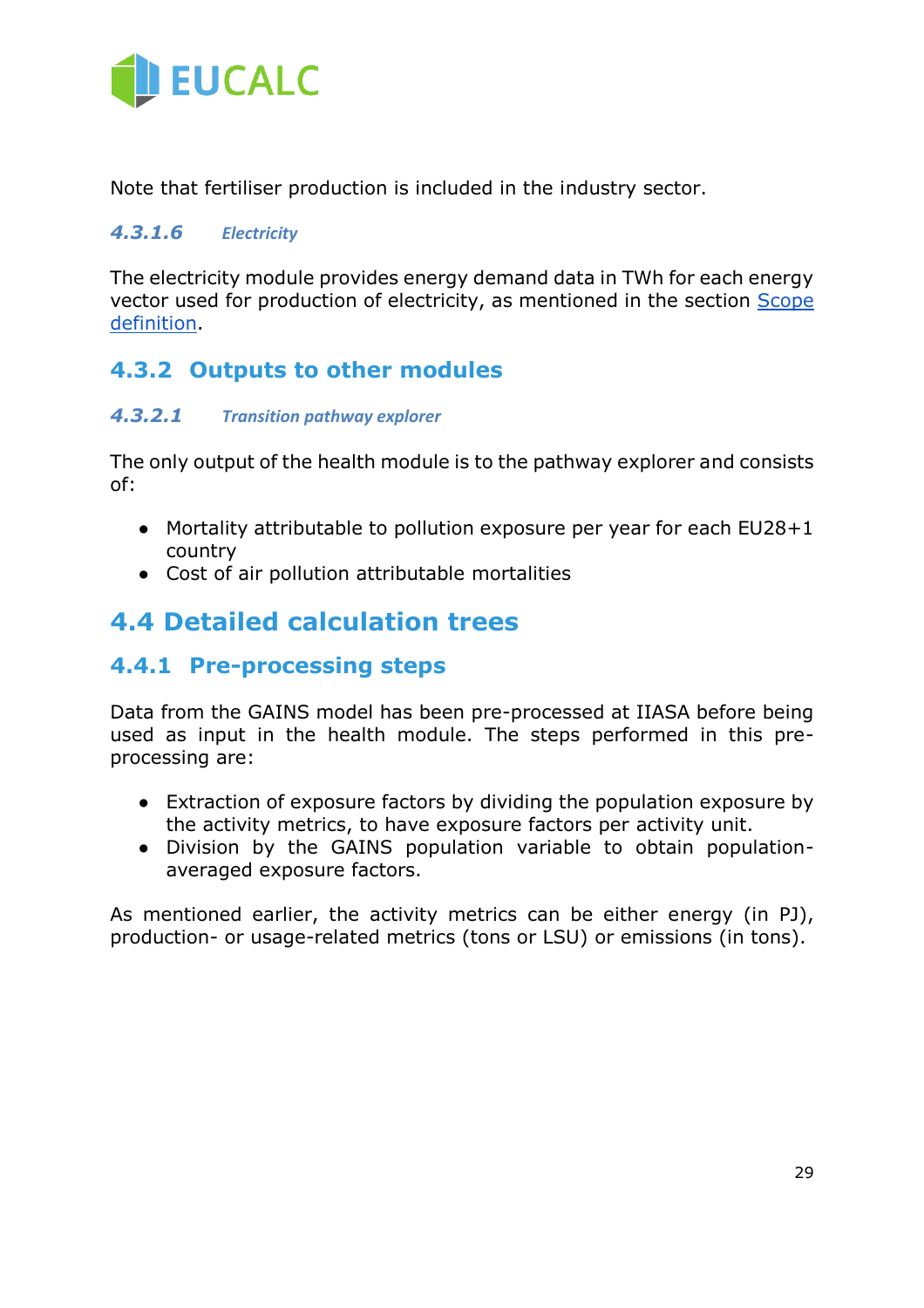



<span id="page-29-1"></span>*Figure 8: Pre-processing steps executed by IIASA on GAINS data*

## <span id="page-29-0"></span>**4.4.2 Mapping between GAINS and EUCalc**

The mapping step has the following objectives:

- Prepare the exposure factors from GAINS to be mapped to EUCalc data by aligning the variable names and converting the units
- Prepare the EUCalc activity data to be mapped to the exposure factors by summing variables across dimensions that are too granular (e.g. HDV subdivision)
- Convert activity-based data to emissions-based data to align granularity with GAINS (for vehicle emissions from brakes and tyres).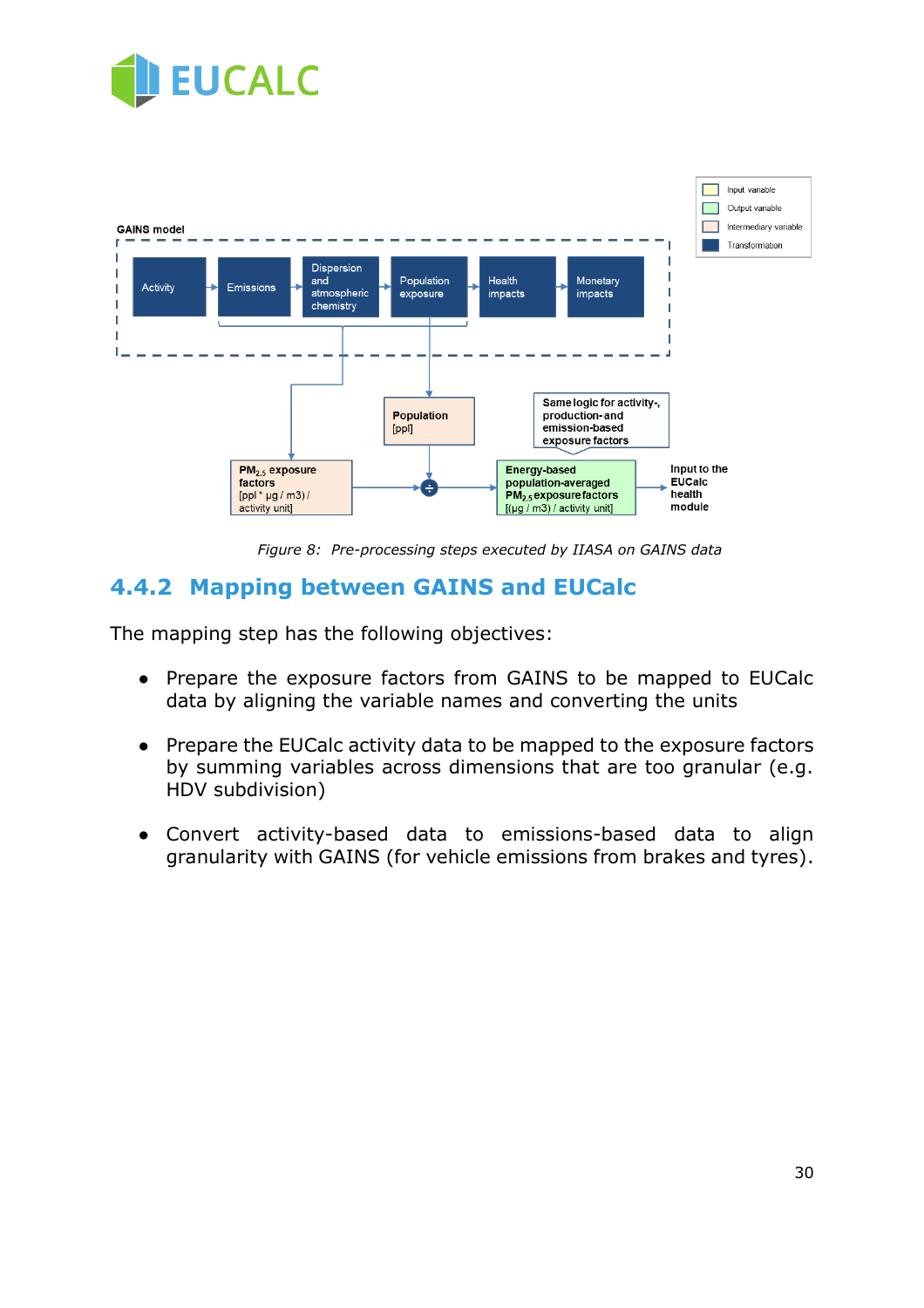<span id="page-30-2"></span>



<span id="page-30-1"></span>*Figure 9: Mapping data from GAINS with EUCalc data*

## <span id="page-30-0"></span>**4.4.3 Population exposure**

The population exposure tree uses input from the pre-processing step and from the lifestyle module to calculate the average  $PM<sub>2.5</sub>$  exposure for each EU28+1 country and the aggregated European population.

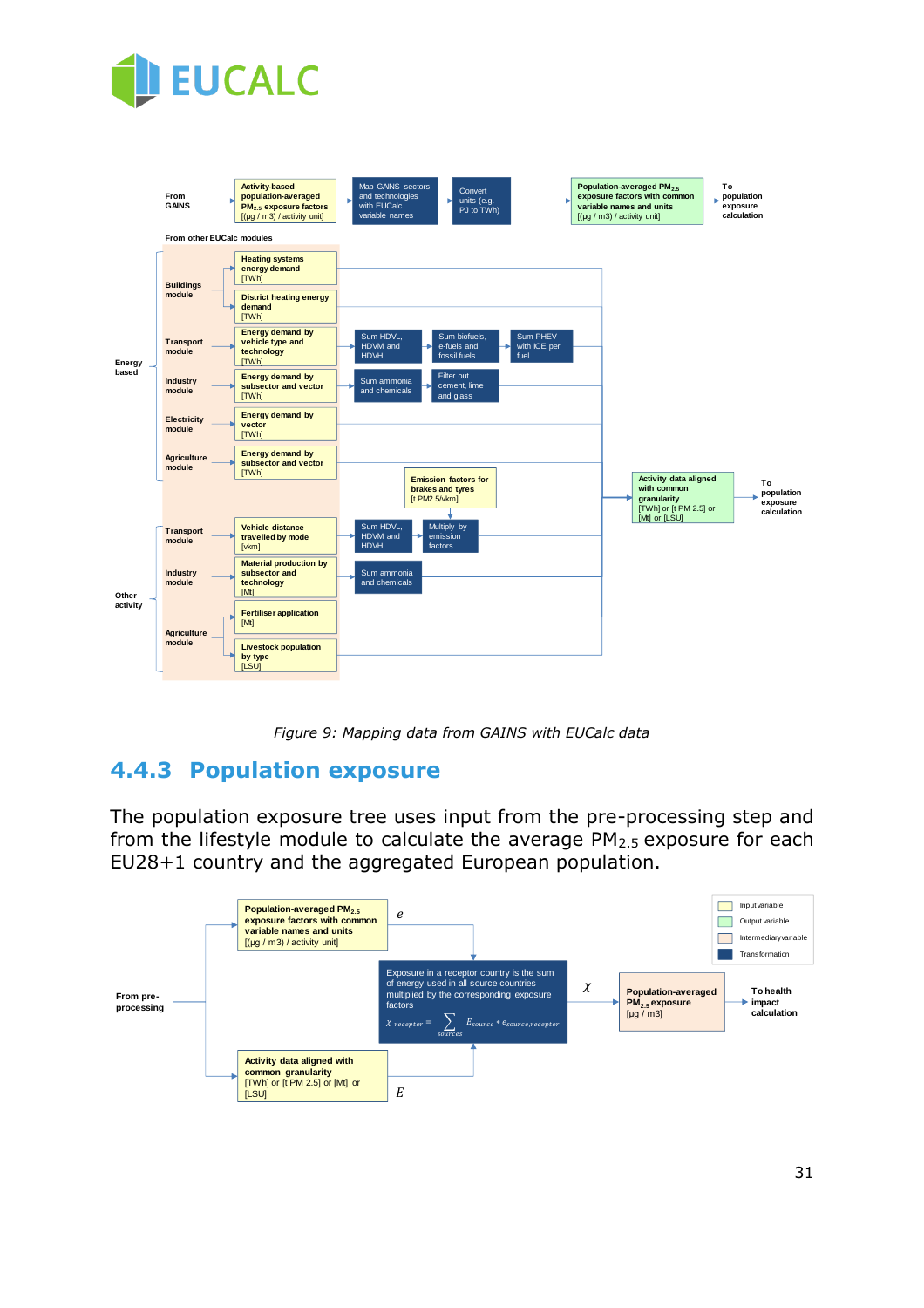

*Figure 10: Calculation tree for population exposure to PM2.5*

## <span id="page-31-0"></span>**4.4.4 Health and monetary impacts**

This step uses the result of the previous step together with additional inputs (European Mortality Database (WHO, 2018) and Value of a Statistical Life data (WHO Regional Office for Europe, OECD, 2015) and the population data from the lifestyle module to calculate the health and monetary impacts.

Since baseline mortality is only available for years up to 2015, baseline mortality for future years have been assumed constant in percentage of the population, as provided by the lifestyle module.



<span id="page-31-1"></span>*Figure 11: Calculation tree for health and monetary impact of exposure to PM2.5*

# <span id="page-31-2"></span>**4.5 Validation and calibration**

The calculated health impacts and monetary costs will be compared to other estimates of the health impacts and costs of air pollution across Europe (European Environment Agency, 2018a). However, since EUCalc does not include all sectors of the economy and all sources of pollution including biogenic sources, the estimates from this module should be lower than estimates that do include the full range of sources.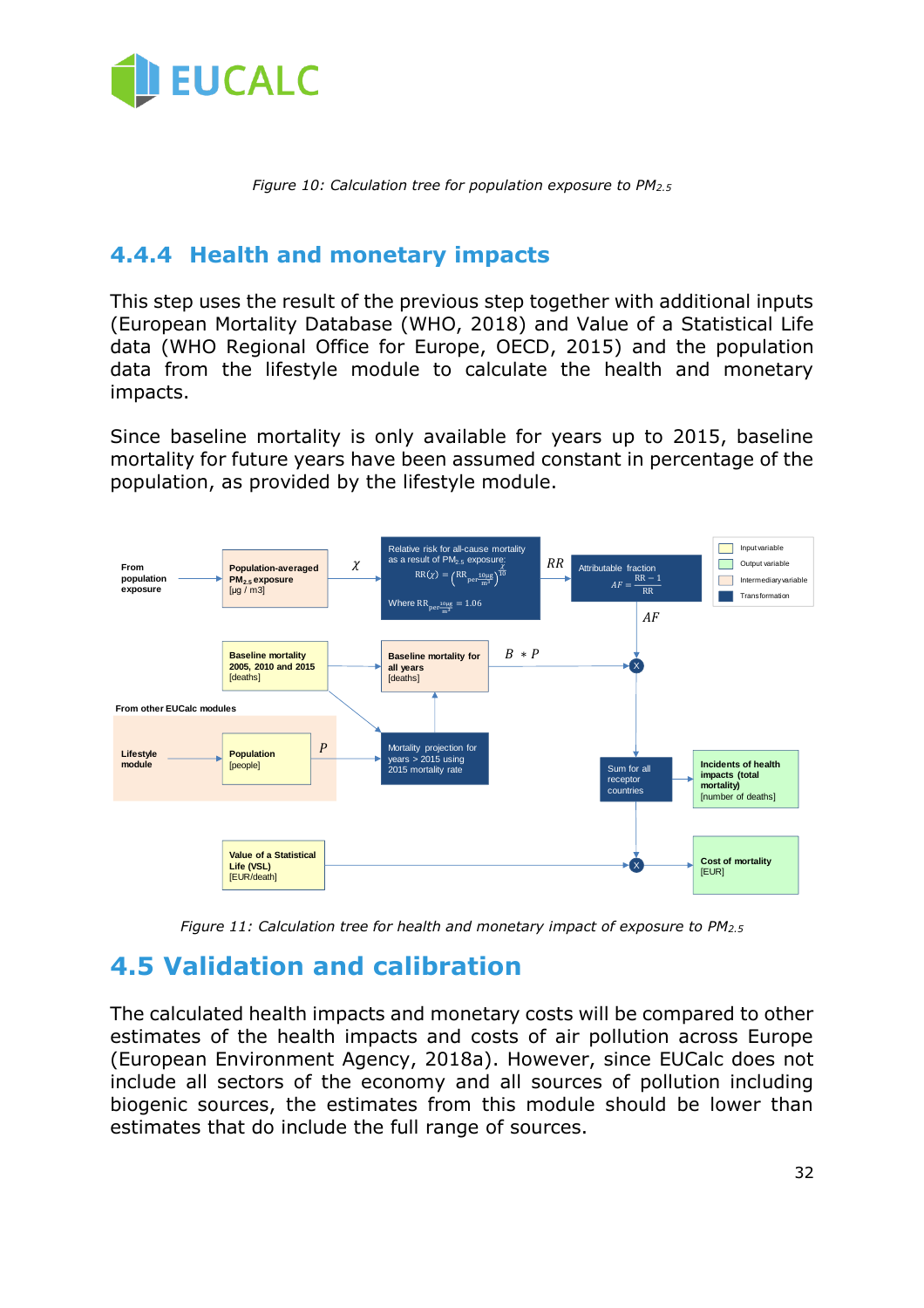<span id="page-32-4"></span>

# <span id="page-32-0"></span>**5 Description of constant or static parameters**

# <span id="page-32-1"></span>**5.1 Constants**

*-* Concentration Response Function (CRF), defined by the Relative Risk for concentrations of PM2.5, is constant.

# <span id="page-32-2"></span>**5.2 Static parameters**

- *-* Exposure Factors (derived from the GAINS model)
- *-* Emission Factors (from the GAINS model)
- *-* Baseline mortality rates [\(European Morbidity Database](https://gateway.euro.who.int/en/datasets/european-mortality-database/) WHO)
- *-* Value of Statistical Life [\(Economic cost of the health impact of air](http://www.euro.who.int/__data/assets/pdf_file/0004/276772/Economic-cost-health-impact-air-pollution-en.pdf)  [pollution in Europe](http://www.euro.who.int/__data/assets/pdf_file/0004/276772/Economic-cost-health-impact-air-pollution-en.pdf) - WHO and OECD)

# <span id="page-32-3"></span>**6 Historical Database**

This section describes each historical dataset that is used in the model. When the base year (2015) data is not available in the required granularity (e.g. all countries, all technologies), we apply some hypothesis to fill the gaps.

| <b>Dataset</b>            | <b>Description</b>       | <b>Source</b>               |
|---------------------------|--------------------------|-----------------------------|
| <b>Exposure Factors</b>   | Factors derived from     | <b>IIASA</b>                |
|                           | the GAINS model.         |                             |
| Emission factors for      | Factors used in the      | DOI: 10.22022/AIR/08-       |
| brakes and tyres          | GAINS model.             | 2019.51                     |
|                           |                          | http://dare.iiasa.ac.at/51/ |
|                           |                          | <b>IIASA</b>                |
|                           |                          |                             |
| <b>Baseline Mortality</b> | Data of mortality        | <b>WHO</b>                  |
| Rate (European            | rates in the EU.         |                             |
| Mortality Database)       | <b>Contains European</b> |                             |
|                           | average and country      |                             |
|                           | specific values.         |                             |
| Value of a Statistical    | Economic cost of a       | WHO and OECD                |
| Life                      | human life in Europe.    |                             |
|                           | <b>Contains European</b> |                             |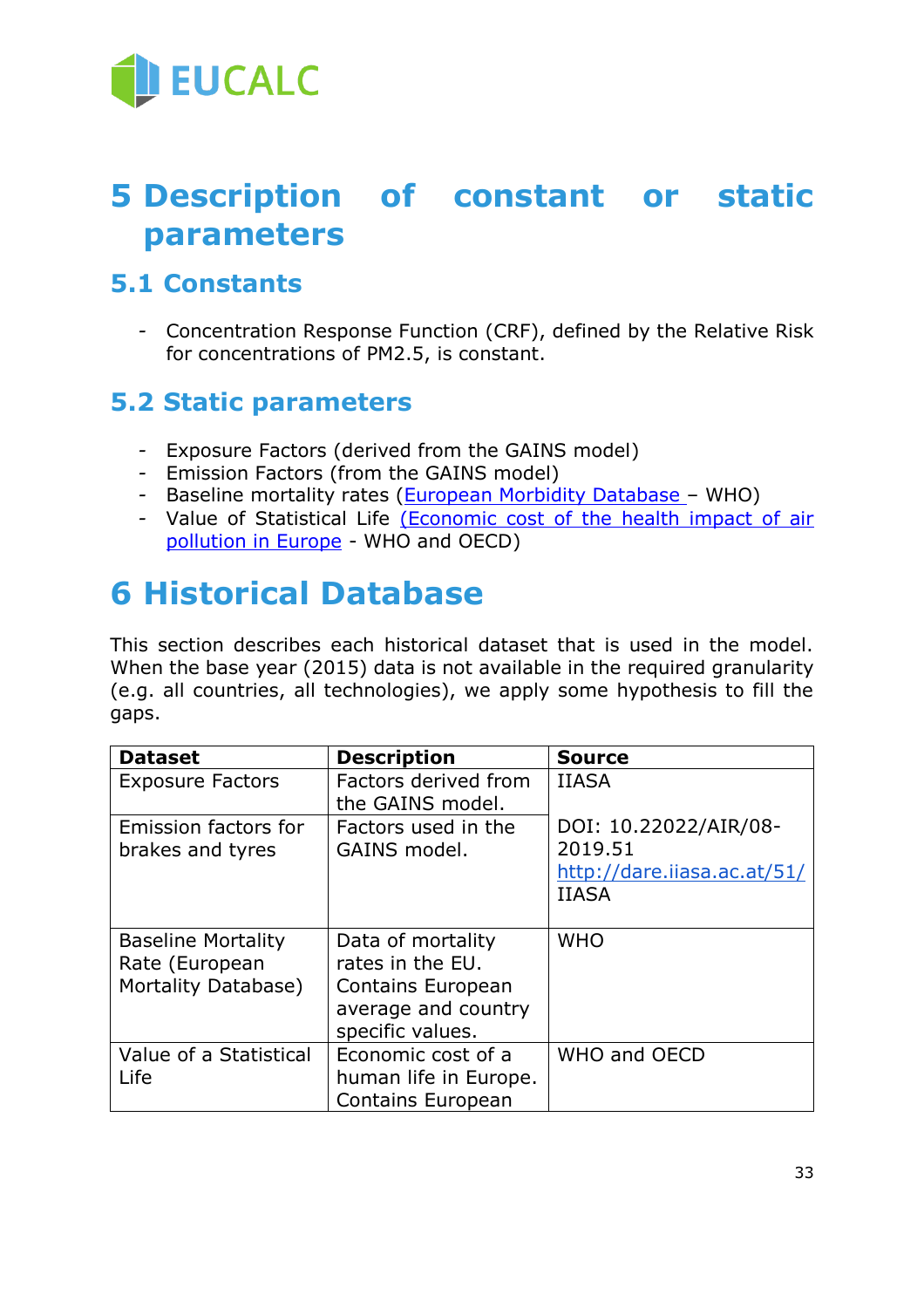

| average and country<br>specific values. |
|-----------------------------------------|
|-----------------------------------------|

*Table 4:* Historical Databases used in WP6.

# <span id="page-33-0"></span>**7 References**

Amann, M. (2012) The GAINS Integrated Assessment.

Amann, M., Bertok, I., Borken-Kleefeld, J., Cofala, J., Heyes, C., Höglund-Isaksson, L., Klimont, Z., Nguyen, B., Posch, M., Rafaj, P., Sandler, R., Schöpp, W., Wagner, F. & Winiwarter, W. (2011) Cost-effective control of air quality and greenhouse gases in Europe: Modeling and policy applications. *Environmental Modelling & Software.* 26 (12), 1489-1501. Available from: the state of the state of the state of the state of the state of the state of the state of the [http://www.sciencedirect.com/science/article/pii/S1364815211001733.](http://www.sciencedirect.com/science/article/pii/S1364815211001733) Available from: doi: 10.1016/j.envsoft.2011.07.012. [Accessed May 28, 2019].

European Environment Agency. (2018a) *Air Quality in Europe-2018 Report.* 

European Environment Agency. (2018b) *Emissions of the main air pollutants in Europe.* Available from: [https://www.eea.europa.eu/data](https://www.eea.europa.eu/data-and-maps/indicators/main-anthropogenic-air-pollutant-emissions/assessment-4)[and-maps/indicators/main-anthropogenic-air-pollutant](https://www.eea.europa.eu/data-and-maps/indicators/main-anthropogenic-air-pollutant-emissions/assessment-4)[emissions/assessment-4](https://www.eea.europa.eu/data-and-maps/indicators/main-anthropogenic-air-pollutant-emissions/assessment-4) .

European Environment Agency. (2016) *EMEP/EEA air pollutant emission inventory guidebook 2016.* 

European Environment Agency. (2014) *Emissions of primary PM2.5 and PM10 particulate matter.* Available from: [https://www.eea.europa.eu/data](https://www.eea.europa.eu/data-and-maps/indicators/emissions-of-primary-particles-and-5/assessment-3)[and-maps/indicators/emissions-of-primary-particles-and-5/assessment-3](https://www.eea.europa.eu/data-and-maps/indicators/emissions-of-primary-particles-and-5/assessment-3) .

Henschel, S. & Chan, G. (2013) Health risks of air pollution in Europe— HRAPIE project. *Copenhagen, Denmark: World Health Organization.* 

Holland, M. (2014) Implementation of the HRAPIE recommendations for European air pollution CBA work. *Emrc, Uk.* 54.

Holland, M., Spadaro, J., Misra, A. & Pearson, B. (2014) Costs of air pollution from European industrial facilities 2008–2012. *Copenhagen: European Environment Agency.*